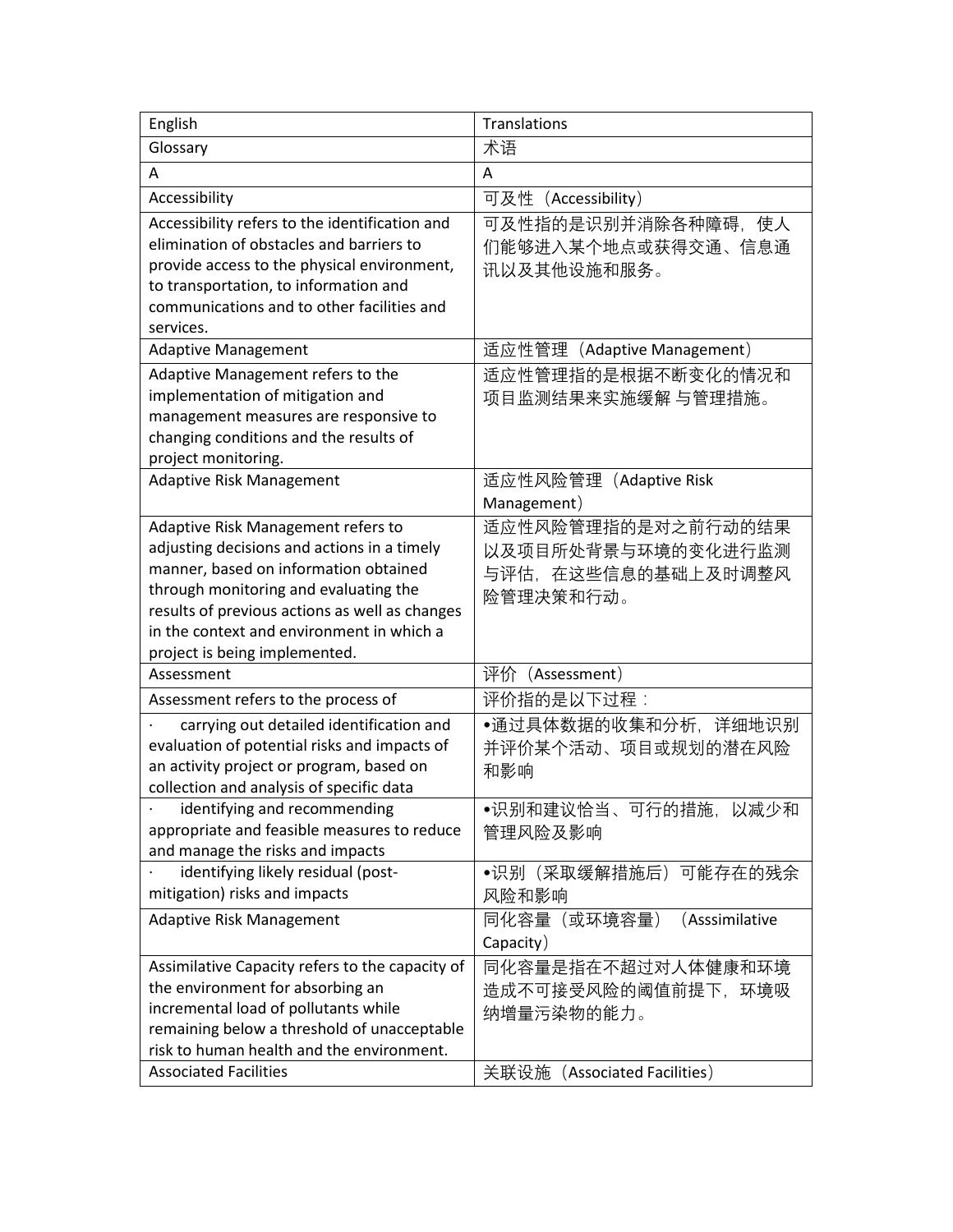| Associated Facilities refers to facilities or    | 关联设施指那些不作为项目的一部分获得                  |
|--------------------------------------------------|-------------------------------------|
| activities that are not funded as part of the    | 融资但具备以下特征的设施或活动:                    |
| project and in the judgment of the Bank, are:    |                                     |
| directly and significantly related to the        | ●与项目有直接而重要的联系                       |
| project                                          |                                     |
| carried out, or planned to be carried out,       | ●与项目同时开展,或计划与项目同时开展                 |
| contemporaneously with the project               |                                     |
| necessary for the project to be viable           | •对项目的存续是必要的,而且如果没有拟                 |
| and would not have been constructed,             | 议项目的话,该设施或活动本身不会被建                  |
| expanded or conducted if the project did not     | 设、扩大或开展                             |
| exist. For facilities or activities to be        |                                     |
| Associated Facilities, they must meet all        |                                     |
| three criteria                                   |                                     |
|                                                  |                                     |
|                                                  |                                     |
| B                                                | B                                   |
| <b>Black Carbon</b>                              | 黑碳 (Black Carbon)                   |
| Black Carbon refers to a component of fine       | 黑碳是细颗粒物或煤烟的一种成分, 它是                 |
| particulate matter or soot. Black carbon is      | 含碳燃料不充分 燃烧的产物。 黑碳通常在                |
| produced by an incomplete combustion of          | 大气中存在时间较短,但它会导致全球气                  |
| carbon-containing fuels. Its presence is in the  | 候变暖,并对公共健康有严重影响。                    |
| atmosphere is generally short-lived but it       |                                     |
| contributes to global warming and has            |                                     |
| serious public health effects.                   |                                     |
| <b>Borrower</b>                                  | 借款国<br>(Borrower)                   |
| Borrower refers to, for purposes of the ESF, a   | 在世界银行环境与社会框架中,借款国指                  |
| borrower or recipient of Investment Project      | 世行投资项目融资业务(IPF)的借款方或                |
| Financing (IPF) and any other entity involved    | 融资接受方以及其他参与 IPF 项目实施的所              |
| in the implementation of a project financed      | 有实体。                                |
| by IPF.                                          |                                     |
| Borrower's Environmental and Social              | 借款国环境和社会框架(Borrower's               |
| Framework                                        | Environmental and Social Framework) |
| Borrower's Framework refers to the aspects       | 借款国框架指借款国的政策、法律和机构                  |
| of the country's policy, legal and institutional | 框架中与项目的环境和社会风险与影响有                  |
| framework relevant to the environmental          | 关的内容。这些内容包括国家、地方或部                  |
| and social risks and impacts of the project.     | 门实施机构以及适用的法律、法规、规章                  |
| These include its national, subnational or       |                                     |
| sectoral implementing institutions and           | 和程序,还包括借款国的相关实施能力。                  |
| applicable laws, regulations, rules and          |                                     |
| procedures as well as its related                |                                     |
| implementation capacity.                         |                                     |
| Biodiversity                                     | 生物多样性<br>(Biodiversity)             |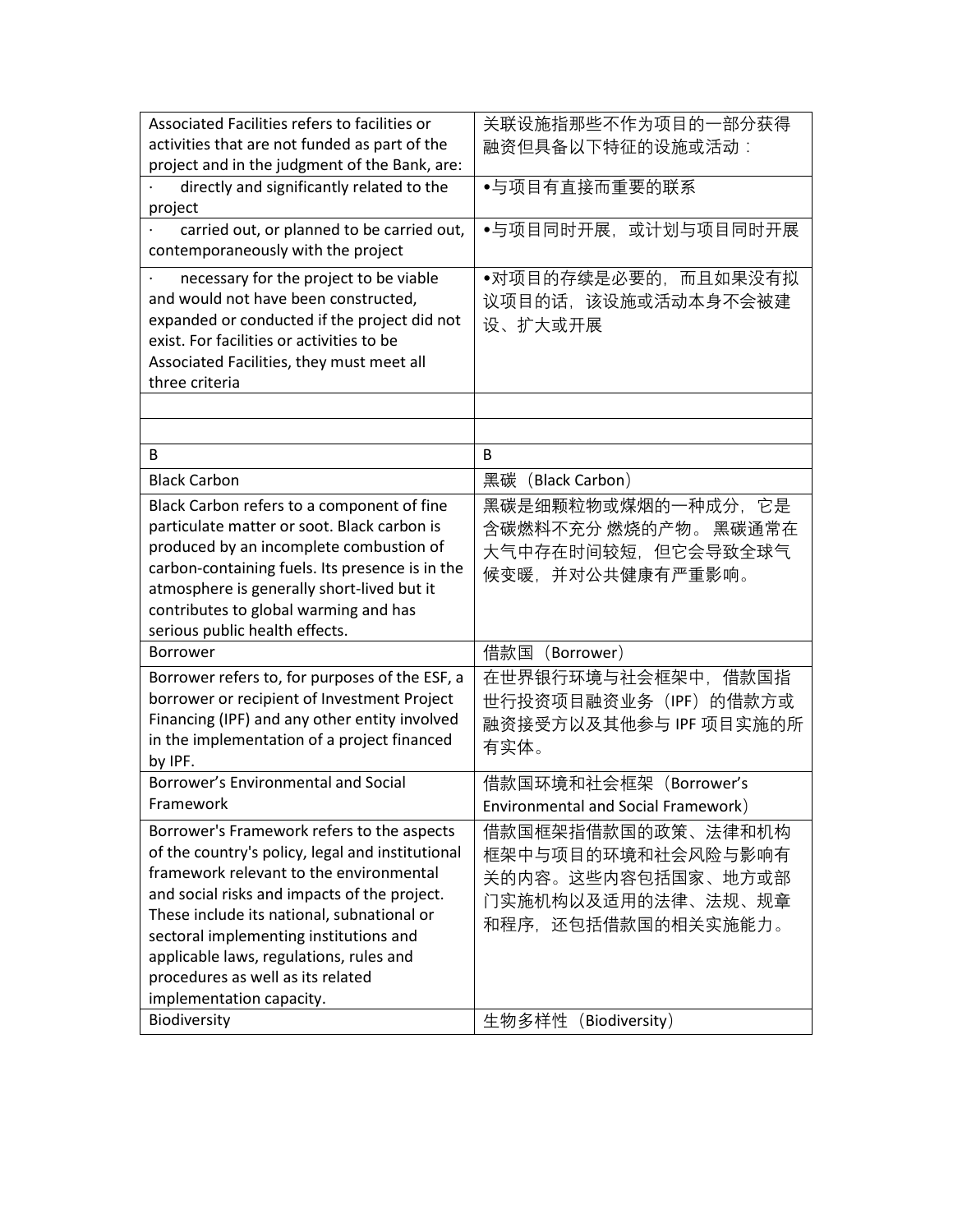| Biodiversity refers to the variability among<br>living organisms from all sources including,<br>inter alia, terrestrial, marine and other<br>aquatic ecosystems and the ecological<br>complexes of which they are a part; this<br>includes diversity within species, between<br>species, and of ecosystems.                                                                                                                                                                                 | 生物多样性指所有来源,包括陆地、海洋<br>和其他水生生态系统的生物及其所属生态<br>综合体的多样性;它包括物种内、物种间<br>以及生态系统的多样性。                                                                    |
|---------------------------------------------------------------------------------------------------------------------------------------------------------------------------------------------------------------------------------------------------------------------------------------------------------------------------------------------------------------------------------------------------------------------------------------------------------------------------------------------|--------------------------------------------------------------------------------------------------------------------------------------------------|
|                                                                                                                                                                                                                                                                                                                                                                                                                                                                                             |                                                                                                                                                  |
| C                                                                                                                                                                                                                                                                                                                                                                                                                                                                                           | $\mathsf{C}$                                                                                                                                     |
| Chance Finds (Procedure)                                                                                                                                                                                                                                                                                                                                                                                                                                                                    | 偶然发现(程序)<br>(Chance Finds<br>(Procedure))                                                                                                        |
| Chance Finds (Procedure) refers to<br>archaeological material encountered<br>unexpectedly during project construction or<br>operation. A chance find procedure is a<br>procedure which will be followed if<br>previously unknown cultural heritage is<br>encountered during project activities. The<br>chance finds procedure will set out how<br>chance finds associated with the project will<br>be managed.                                                                              | 偶然发现指的是在项目建设或运营过程中<br>意外发现考古遗迹。偶然发现程序是如在<br>项目活动中发现此前未知的文化遗产而需<br>要遵守的程序。偶然发现程序将规定如何<br>管理与项目相关的偶然发现。                                            |
| <b>Collective Attachment</b>                                                                                                                                                                                                                                                                                                                                                                                                                                                                | 集体依附 (Collective Attachment)                                                                                                                     |
| Collective Attachment means that for<br>generations there has been a physical<br>presence in and economic ties to land and<br>territories traditionally owned, or<br>customarily used or occupied, by the group<br>concerned, including areas that hold special<br>significance for it, such as sacred sites. A<br>group can have collective attachment to an<br>area where they are currently not present<br>because they were forcibly evicted from the<br>area at some time in the past. | 集体依附指某个群体传统上拥有或一直使<br>用或占领某块土地或领地,世世代代在那<br>里生活并与之存在经济关系,这包括对他<br>们具有特殊意义的地区――如圣地。如果<br>一个群体过去被强制驱逐出某地,虽然他<br>们现在已不在该地生活或活动,但他们依<br>然可能对该地有集体依附。 |
| <b>Core Functions</b>                                                                                                                                                                                                                                                                                                                                                                                                                                                                       | 核心功能 (Core Functions)                                                                                                                            |
| Core Functions of a project refer to those<br>production and/or service processes<br>essential for a specific project activity<br>without which the project cannot continue.                                                                                                                                                                                                                                                                                                                | 项目的核心功能是指对某一具体项目活动<br>至关重要的生产和/或服务过程,没有这些<br>生产和服务项目就无法继续。                                                                                       |
|                                                                                                                                                                                                                                                                                                                                                                                                                                                                                             |                                                                                                                                                  |
| <b>Critical Habitat</b>                                                                                                                                                                                                                                                                                                                                                                                                                                                                     | (Critical Habitat)<br>重要栖息地                                                                                                                      |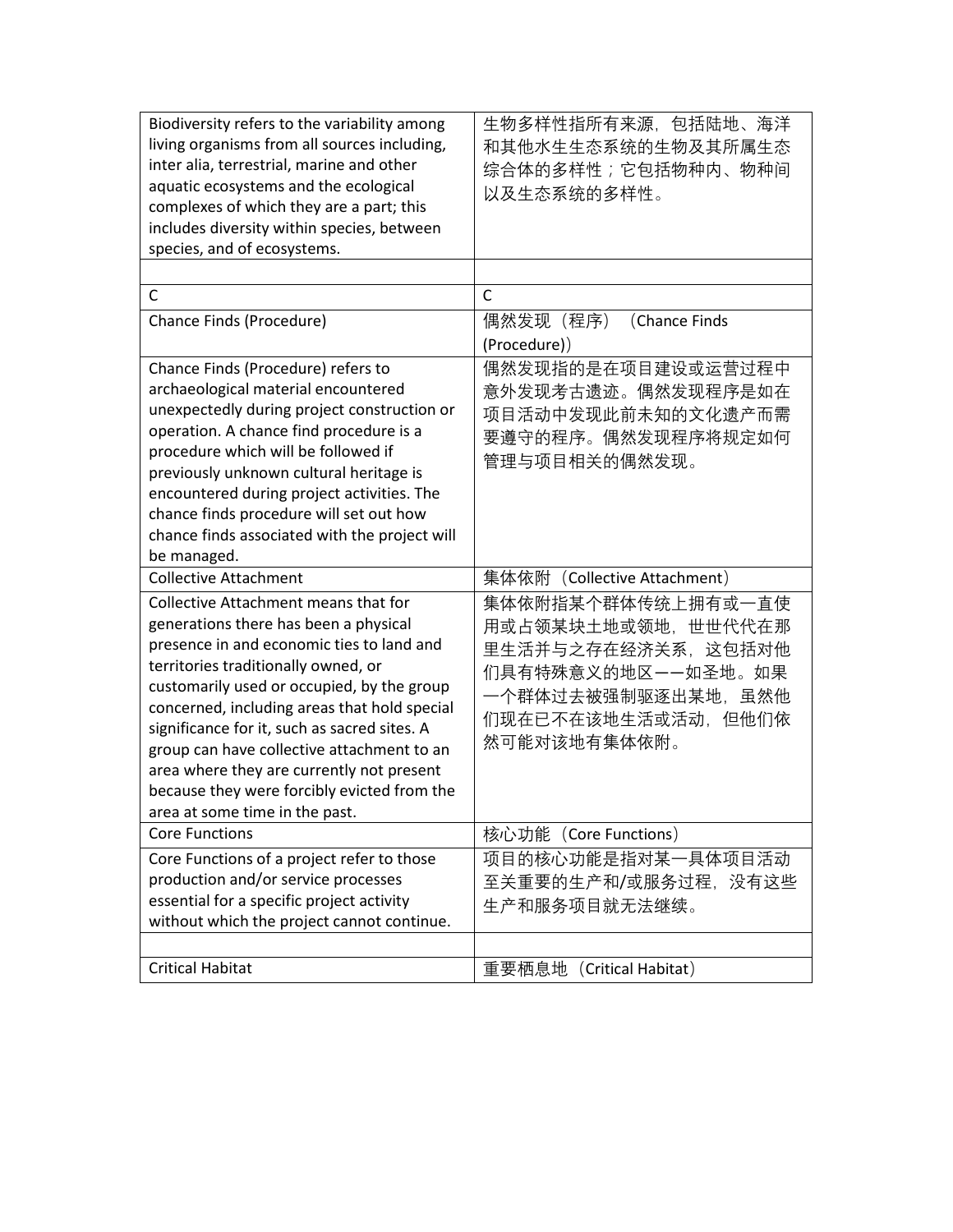| Critical Habitat refers to areas with high     | 重要栖息地指从生物多样性来说非常重要          |
|------------------------------------------------|-----------------------------|
| biodiversity importance or value, including:   | 或具有很高价值的地区,包括:(a)属于         |
| (a) habitat of significant importance to       | 世界自然保护联盟濒危物种"红色名录"或         |
| Critically Endangered or Endangered species,   | 国家确定的同等级别濒危和极危物种的重          |
| as listed on the International Union for the   | 要栖息地; (b) 对地方特有的或只存在于       |
| Conservation of Nature (IUCN) Red List of      |                             |
| threatened species or equivalent national      | 有限范围内的物种具有重要意义的栖息           |
| approaches; (b) habitat of significant         | (c) 承载对全球或国家而言有重要意<br>地;    |
| importance to endemic or restricted-range      | 义的集中迁徙物种或聚居物种的栖息地;          |
| species; (c) habitat supporting globally or    | (d) 高危或独特的生态系统; (e) 维持      |
| nationally significant concentrations of       | 上述(a)至(d)的生物多样性所必需的         |
| migratory or congregatory species; (d) highly  | 生态功能或特征。                    |
| threatened or unique system; and (e)           |                             |
| ecological functions or characteristics that   |                             |
| are needed to maintaining the viability of the |                             |
| biodiversity values described above in (a) to  |                             |
| (d).                                           |                             |
| Common Approach                                | 通用方法 (Common Approach)      |
| Common Approach for the assessment and         | 对评估和管理环境与社会风险和影响采用          |
| management of environmental and social         | 通用方法是用来促进借款方、世界银行和          |
| risks and impact of the project is a way of    | 其他出资方之间合作的途径,目的是使各          |
| facilitating cooperation between the           | 方的要求协调统一,避免重复劳动,推动          |
| Borrower, the Bank, and other funders, with    |                             |
| the aim of harmonizing requirements,           | 项目资源的高效使用。                  |
| avoiding duplication, and supporting efficient |                             |
| use of resources for the project.              |                             |
| Cultural heritage                              | 文化遗产<br>(Cultural heritage) |
| Cultural heritage refers to resources with     | 文化遗产是那些被人们视为反映和表达其          |
| which people identify as a reflection and      | 不断演变的价值观、信仰、知识和传统的          |
| expression of their evolving values, beliefs,  | 资源。                         |
| knowledge and traditions.                      |                             |
| D                                              | D                           |
| Disadvantaged or vulnerable                    | 弱势或脆弱群体 (Disadvantaged or   |
|                                                | vulnerable)                 |
| Disadvantaged or vulnerable refers to those    | 弱势或脆弱群体指更易受到不利的项目影          |
| who may be more likely to be adversely         | 响和/或在利用项目效益方面的能力受到更         |
| affected by the project impacts and/or more    | 多限制的个人或群体。这些个人/群体更可         |
| limited than others in their ability to take   | 能被排除在主流磋商程序之外,或是不能          |
| advantage of a project's benefits. Such an     |                             |
| individual/group is also more likely to be     | 充分参加这类磋商,因此可能需要对他们          |
| excluded from/unable to participate fully in   | 采取一些专门措施或提供专门帮助。要将          |
| the mainstream consultation process and as     | 与年龄相关的因素充分考虑在内,包括老          |
| such may require specific measures and/or      | 年人和未成年人以及他们可能与家庭、社          |
| assistance to do so. This will take into       | 区或其他所依赖人员分离的各种情况。           |
| account considerations relating to age,        |                             |
|                                                |                             |
| including the elderly and minors, including in |                             |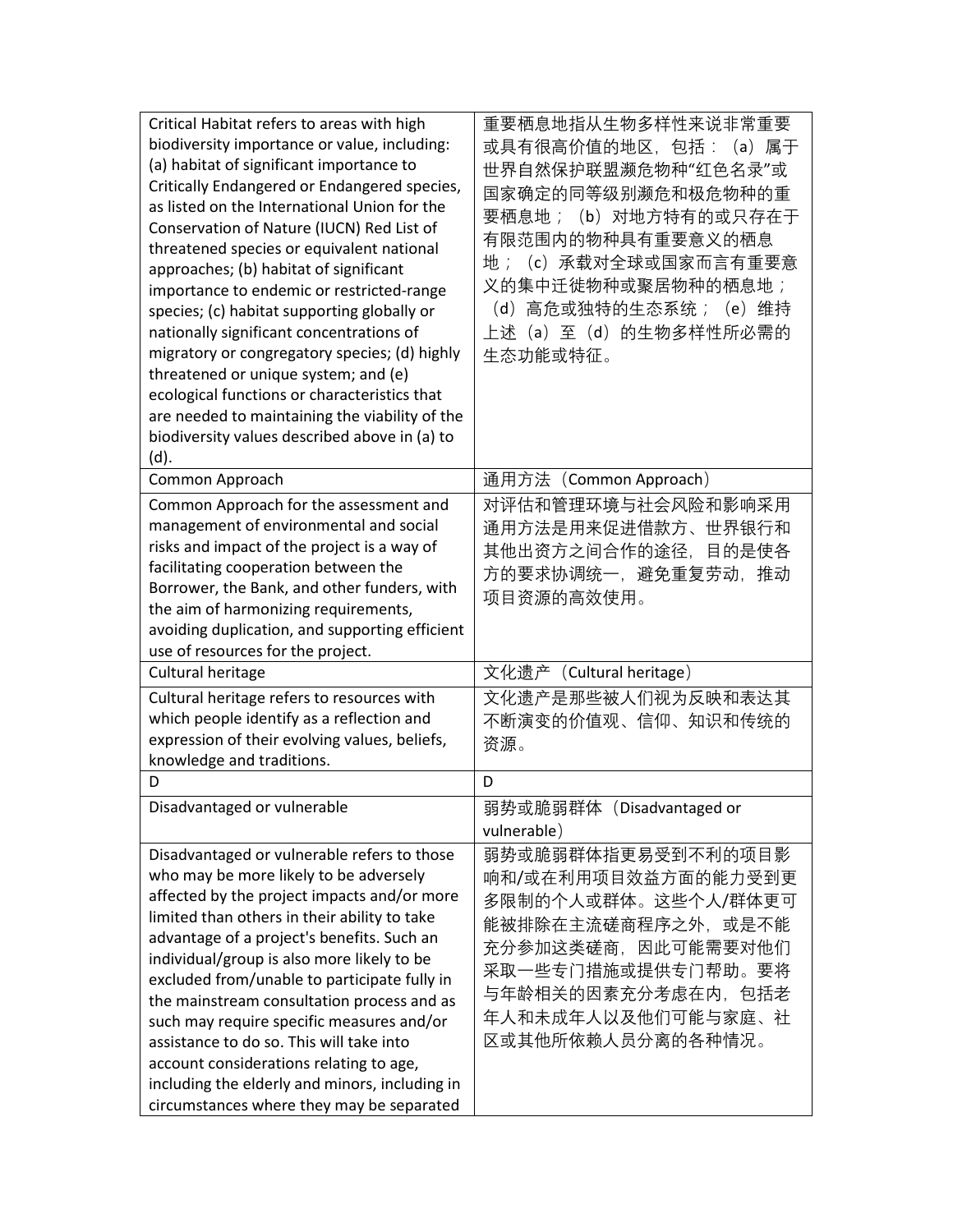| from their family, the community or other<br>individuals upon which they depend.                                                                                                                                                                                      |                                                                                        |
|-----------------------------------------------------------------------------------------------------------------------------------------------------------------------------------------------------------------------------------------------------------------------|----------------------------------------------------------------------------------------|
| E                                                                                                                                                                                                                                                                     | E                                                                                      |
| Ecosystem services                                                                                                                                                                                                                                                    | 生态系统服务 (Ecosystem services)                                                            |
| Ecosystem services refers to the benefits that<br>people derive from ecosystems. Ecosystem<br>services are of four types:                                                                                                                                             | 生态系统服务指人们从生态系统获得的效<br>益。生态系统服务有四种类型:                                                   |
| provisioning services, which are the<br>products people obtain from ecosystems and<br>which may include food, freshwater, timbers,<br>fibers, and medicinal plants                                                                                                    | ●供给服务,指人们从生态系统中获得产<br>包括食品、淡水、木材、纤维和药材<br>品,<br>等                                      |
| regulating services, which are the<br>benefits people obtain from the regulation of<br>ecosystem processes and which may include<br>surface water purification, carbon storage<br>and sequestration, climate regulation, and<br>protection from natural hazards       | •调节服务, 指人们从生态系统过程的调节<br>功能所获得的效益, 这包括地表水净化、<br>碳储存和碳封存、气候调节和自然灾害防<br>护等                |
| cultural services, which are the<br>nonmaterial benefits people obtain from<br>ecosystems and which may include natural<br>areas that are sacred sites and areas of<br>importance for recreations and aesthetic<br>enjoyment                                          | •文化服务, 指人们从生态系统中获得的非<br>物质效益,包括成为圣地的自然区域以及<br>具有重要娱乐和审美功能的区域                           |
| supporting services, which are the<br>natural processes that maintain the other<br>services and which may include soil<br>formation, nutrient cycling, and primary<br>production                                                                                      | ●支持服务,指维持上述其他服务的自然过<br>程,包括土壤形成、养分循环和初级生产<br>等                                         |
| <b>Emergency Response Plan</b>                                                                                                                                                                                                                                        | 应急响应计划(Emergency Response Plan)                                                        |
| Emergency Response Plan refers to a plan of<br>action for the efficient deployment and<br>coordination of services, agencies and<br>personnel to provide the earliest possible<br>response to an emergency. It is often also<br>referred to as a Spill Prevention and | 应急响应计划是指对服务、机构和人员进<br>行有效部署和协调以尽快提供应急响应的<br>行动计划。有时也称为"泄漏预防与应急响<br>应计划",以强调采取预防措施的必要性。 |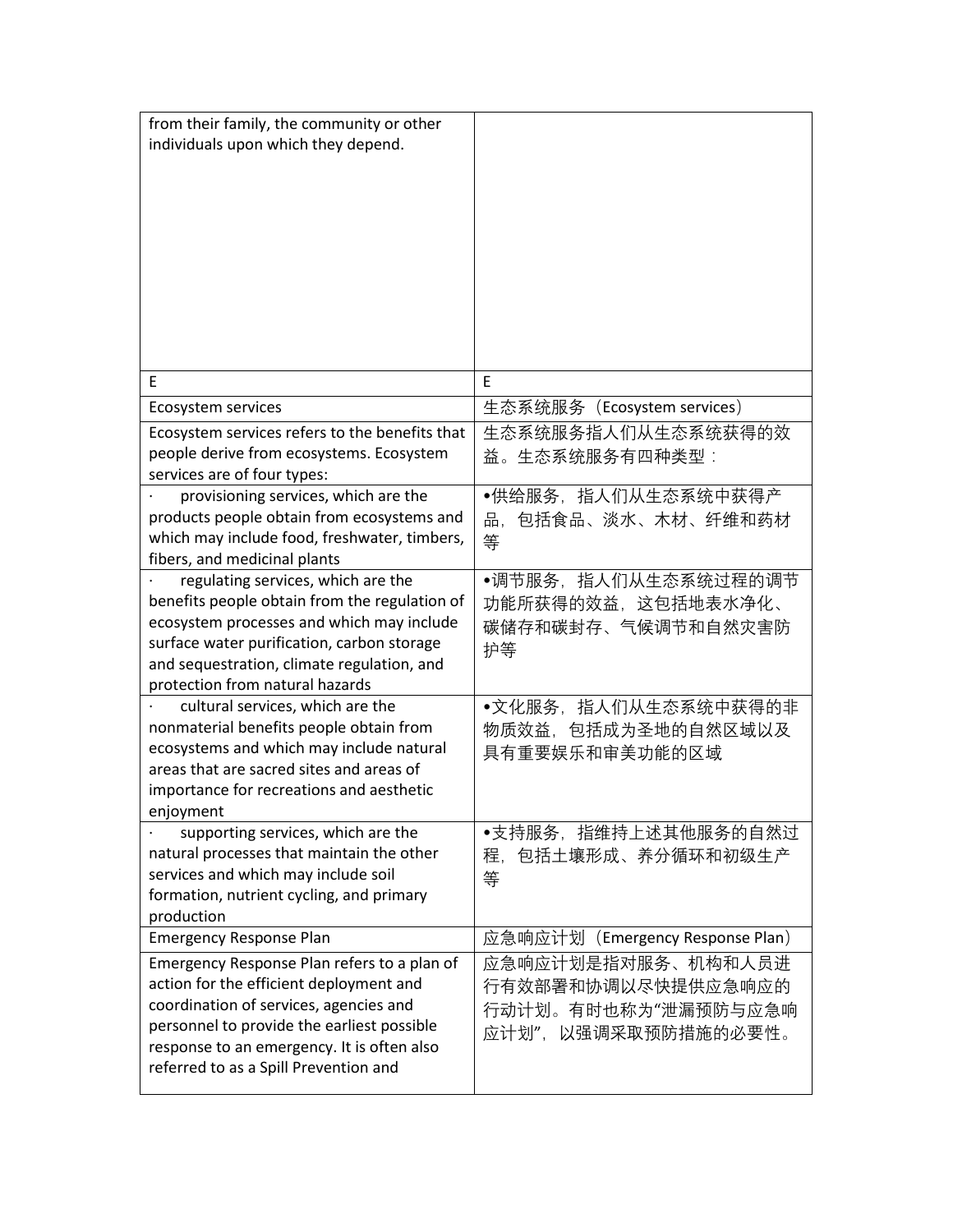| Emergency Response Plan to emphasize the<br>need to take preventive measures.                                                                                                                                                                                                                                                                                                                                                                                                                                                                                                                                                                                            |                                                                                                                                                                                                                                                                                                                           |
|--------------------------------------------------------------------------------------------------------------------------------------------------------------------------------------------------------------------------------------------------------------------------------------------------------------------------------------------------------------------------------------------------------------------------------------------------------------------------------------------------------------------------------------------------------------------------------------------------------------------------------------------------------------------------|---------------------------------------------------------------------------------------------------------------------------------------------------------------------------------------------------------------------------------------------------------------------------------------------------------------------------|
| <b>Emergency Situations</b>                                                                                                                                                                                                                                                                                                                                                                                                                                                                                                                                                                                                                                              | 紧急情况 (Emergency Situations)                                                                                                                                                                                                                                                                                               |
| <b>Emergency Situations include those cases</b><br>where the Borrower/beneficiary or, as<br>appropriate, the member country is deemed<br>by the Bank to be in urgent need of<br>assistance because of a natural or man-made<br>disaster or conflict.                                                                                                                                                                                                                                                                                                                                                                                                                     | 紧急情况指世行认定借款国/受益方或成员<br>国因自然灾害或人为灾害或冲突而需要紧<br>急援助的情况。                                                                                                                                                                                                                                                                      |
| Environmental, Health, and Safety Guidelines<br>(EHSGs)                                                                                                                                                                                                                                                                                                                                                                                                                                                                                                                                                                                                                  | 环境、健康与安全指南(Environmental,<br>Health, and Safety Guidelines)                                                                                                                                                                                                                                                               |
| Environmental, Health, and Safety Guidelines<br>(EHSGs) refer to technical reference<br>documents with general and industry-specific<br>statements of Good International Industry<br>Practice. The World Bank Group EHSGs<br>contain the performance levels and<br>measures that are generally considered to be<br>achievable in new facilities by existing<br>technology at reasonable cost. For complete<br>reference, consult the World Bank Group<br>Environmental, Health, and Safety<br>Guidelines,<br>http://www.ifc.org/wps/wcm/connect/topics<br>ext_content/ifc_external_corporate_site/ifc<br>+sustainability/our+approach/risk+managem<br>ent/ehsguidelines. | 《环境、健康与安全指南》(简称"EHS 指<br>南")是关于"良好国际行业实践"一般性信<br>息和具体行业信息的技术性参考文件。世<br>界银行集团 EHS 指南包括了新建设施在现<br>有技术条件下以合理成本可以取得的绩效<br>水平和衡量指标。完整资料见《世界银行<br>集团环境、健康与安全指南》<br>http://www.ifc.org/wps/wcm/connect/topics<br>_ext_content/ifc_external_corporate_site/ifc<br>+sustainability/our+approach/risk+managem<br>ent/ehsguidelines. |
| <b>Environmental and Social Assessment</b>                                                                                                                                                                                                                                                                                                                                                                                                                                                                                                                                                                                                                               | 环境和社会评价<br>(Environmental and Social<br>Assessment)                                                                                                                                                                                                                                                                       |
| <b>Environmental and Social Assessment refers</b><br>to process of analysis and planning to ensure<br>the environmental and social impacts and<br>risks of a project are identified, avoided,<br>minimized, reduced, or mitigated throughout<br>the project life-cycle. Refer Annex 1 of ESS1,<br><b>Environment and Social Assessment.</b><br><b>Environmental and Social Directive</b>                                                                                                                                                                                                                                                                                 | 环境和社会评价指为确保在整个项目周期<br>内对项目的环境和社会影响与风险进行识<br>别、避免、最小化、降低或缓解而开展的<br>分析与规划过程。参见"环境和社会标准 1"<br>附件 1—环境和社会评价。<br>环境和社会指令 (Environmental and Social                                                                                                                                                                             |
|                                                                                                                                                                                                                                                                                                                                                                                                                                                                                                                                                                                                                                                                          | Directive)                                                                                                                                                                                                                                                                                                                |
| <b>Environmental and Social Directive refers to</b><br>the mandatory requirements for the World<br>Bank for implementation of the<br>Environmental and Social Policy.                                                                                                                                                                                                                                                                                                                                                                                                                                                                                                    | 环境和社会指令指世界银行为实施《环境<br>和社会政策》而做出的强制性要求。                                                                                                                                                                                                                                                                                    |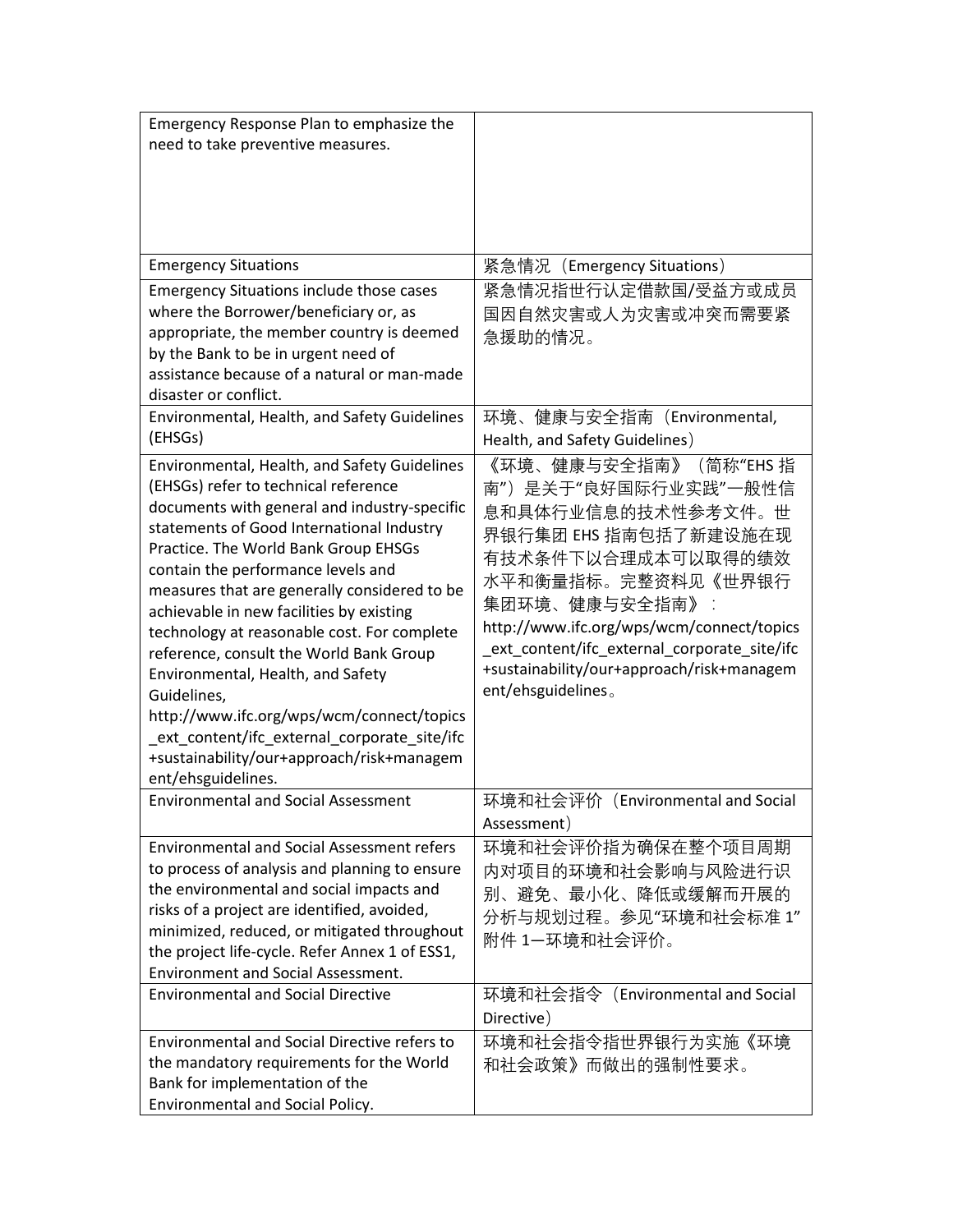| <b>Environmental and Social Impact Assessment</b><br>(ESIA)                                                                                                                                                                                                                                                                                                                                                                                                                                                              | 环境和社会影响评价(Environmental and<br>Social Impact Assessment)                                                                                                                                               |
|--------------------------------------------------------------------------------------------------------------------------------------------------------------------------------------------------------------------------------------------------------------------------------------------------------------------------------------------------------------------------------------------------------------------------------------------------------------------------------------------------------------------------|--------------------------------------------------------------------------------------------------------------------------------------------------------------------------------------------------------|
| <b>Environmental and Social Impact Assessment</b><br>(ESIA) refers to an instrument to identify and<br>assess the potential environmental and social<br>impacts of a proposed project, evaluate<br>alternatives, and design appropriate<br>mitigation, management, and monitoring<br>measures.                                                                                                                                                                                                                           | 环境和社会影响评价 (ESIA) 是用来识别<br>和评价拟议项目的潜在环境和社会影响、<br>评估不同方案、设计恰当的缓解、管理和<br>监测措施的一种工具。                                                                                                                       |
| <b>Environmental and Social Commitment Plan</b><br>(ESCP)                                                                                                                                                                                                                                                                                                                                                                                                                                                                | 环境和社会承诺计划 (Environmental and<br>Social Commitment Plan)                                                                                                                                                |
| <b>Environmental and Social Commitment Plan</b><br>(ESCP) refers to a summary document setting<br>out the material measures and actions that<br>are required for the project to achieve<br>compliance with the Environmental and<br>Social Standards over a specified timeframe<br>in a manner satisfactory to the Bank. It forms<br>part of the legal agreement. Refer to Annex 2<br>of ESS1, Environment and Social<br>Commitment Plan.                                                                                | 环境和社会承诺计划(ESCP)是指一份总<br>结文件, 列出项目在规定的时间范围内,<br>以符合世行要求的方式,达到环境和社会<br>标准要求的所需实质性措施和行动。它是<br>法律协议的一部分。参见"环境和社会标准<br>1"附件 2-环境和社会承诺计划。                                                                    |
| <b>Environmental and Social Management</b><br>Framework (ESMF)                                                                                                                                                                                                                                                                                                                                                                                                                                                           | 环境和社会管理框架 (Environmental and<br>Social Management Framework)                                                                                                                                           |
| <b>Environmental and Social Management</b><br>Framework (ESMF) refers to an instrument<br>that sets out approaches for managing the<br>risks and impacts to the extent possible, for a<br>project that consists of a program and/or<br>series of subprojects, when the specific risks<br>and impacts cannot be determined until the<br>program or sub-project details have been<br>identified. The ESMF sets out the principles,<br>rules, guidelines and procedures to assess<br>the environmental and social risks and | 环境和社会管理框架 (ESMF)是一种管理风<br>险和影响的工具, 针对那些规划性项目<br>(program) 或是由一系列子项目构成的项<br>目,这类项目的具体风险和影响要到项目<br>开始实施、确定了项目具体内容或子项目<br>细节时才可以确定。"环境与社会管理框<br>架"为这类项目如何开展环境和社会风险和<br>影响评价、编写具体的缓解行动计划确立<br>原则、规章、指南和程序。 |
| impacts and to prepare specific mitigation                                                                                                                                                                                                                                                                                                                                                                                                                                                                               |                                                                                                                                                                                                        |
| plans.<br>Environmental and Social Management Plan<br>(ESMP)<br><b>Environmental and Social Management Plan</b>                                                                                                                                                                                                                                                                                                                                                                                                          | 环境和社会管理计划(Environmental and<br>Social Management Plan)<br>环境和社会管理计划 (ESMP) 是包含以下                                                                                                                       |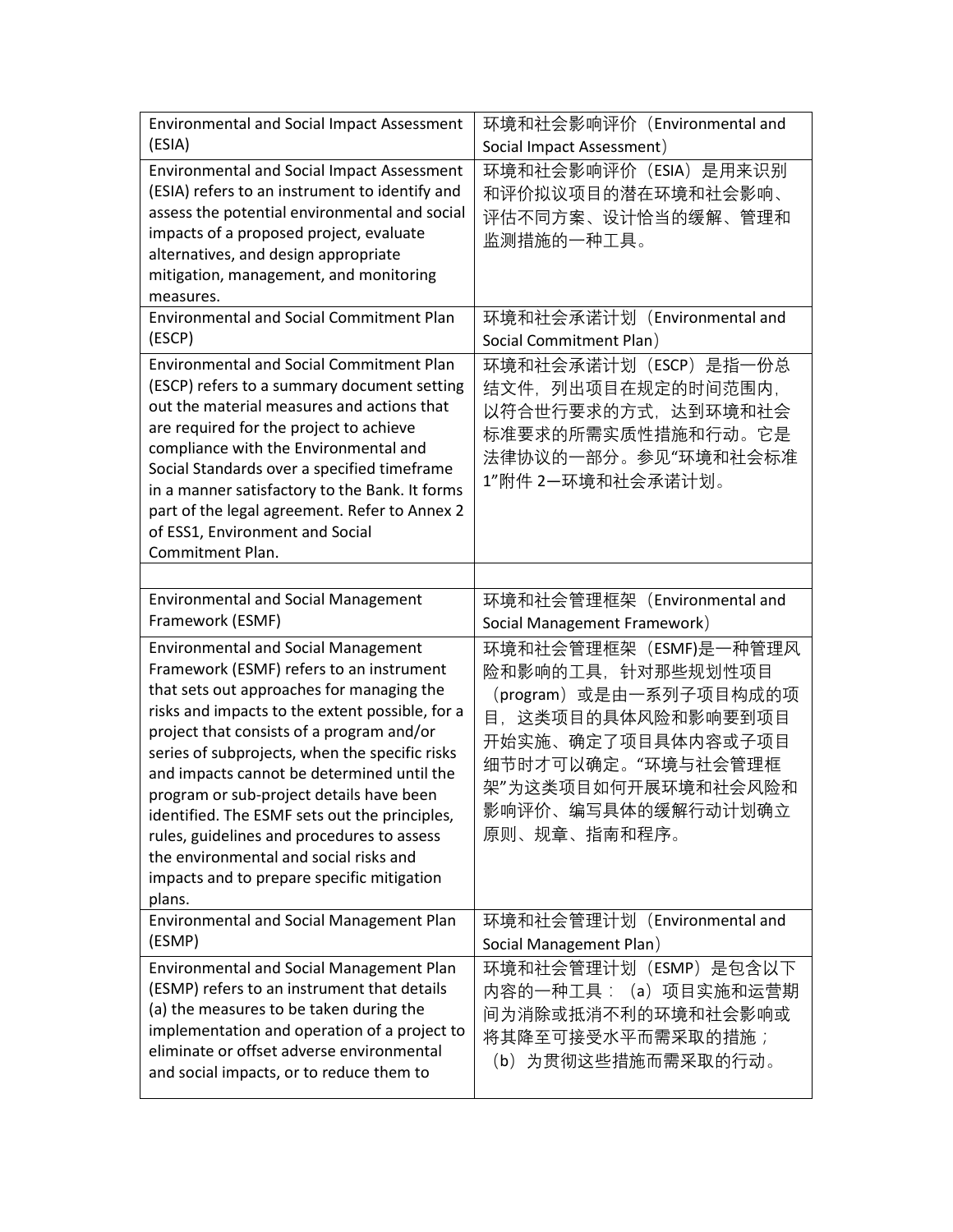| acceptable levels; and (b) the actions needed       |                                  |
|-----------------------------------------------------|----------------------------------|
| to implement these measures.                        |                                  |
|                                                     |                                  |
|                                                     |                                  |
|                                                     |                                  |
|                                                     |                                  |
|                                                     |                                  |
| <b>Environmental and Social Management</b>          | 环境和社会管理系统 (Environmental and     |
| System (ESMS)                                       | Social Management System)        |
| <b>Environmental and Social Management</b>          | 环境和社会管理系统 (ESMS) 指金融中介           |
| System (ESMS) refers to a system to identify,       | 机构持续对其出资的子项目进行环境和社               |
| assess, manage, and monitor the                     | 会风险与影响识别、评价、管理和监测的               |
| environmental and social risks and impacts of       | 系统。                              |
| Financial Intermediary subprojects on an            |                                  |
| ongoing basis.                                      |                                  |
| <b>Environmental and Social Policy</b>              | 环境和社会政策(Environmental and Social |
|                                                     | Policy)                          |
| Environmental and Social Policy refers to the       | 环境和社会政策指世界银行在投资项目融               |
| World Bank's responsibilities for                   | 资业务中在环境和社会领域的尽职调查责               |
| environmental and social due diligence in           | 任。                               |
| relation to Investment Project Financing.           |                                  |
| <b>Environmental and Social Risk Classification</b> | 环境和社会风险分级 (Environmental and     |
| (ESRC)                                              | Social Risk Classification)      |
| <b>Environmental and Social Risk Classification</b> | "环境和社会风险分级"(ESRC)是世界银            |
| (ESRC) refers to an accurate and                    | 行对项目尽职调查的准确、全面的记录。               |
| comprehensive record of the World Bank's            | 由项目团队编写《环境和社会审查摘要》               |
| due diligence of the project. The Task Team         | (ESRS) 报告, 其中对世行进行的项目尽           |
| prepares an (ESRS) which sets out an                | 职调查做出准确而全面的记录。                   |
| accurate and comprehensive record of the            |                                  |
| World Bank's due diligence of the project.          |                                  |
| F                                                   | F                                |
| <b>Financial Feasibility</b>                        | (Financial Feasibility)<br>财务可行性 |
| Financial Feasibility is based on relevant          | 财务可行性基于对相关财务因素的考虑,               |
| financial considerations, including relative        | 包括与项目投资、运行和维护成本相比,               |
| magnitude of the incremental cost of                | 采用某些措施和行动的增量成本的相对规               |
| adopting such measures and actions                  | 以及这些增量成本是否使得项目对借<br>模.           |
| compared to the project's investment,               | 款国来说无法存续。                        |
| operating, and maintenance costs, and on            |                                  |
| whether this incremental cost could make            |                                  |
| the project nonviable for the Borrower.             |                                  |
| <b>Financial Intermediary</b>                       | 金融中介机构(Financial Intermediary)   |
| Financial Intermediary refers to public or          | 金融中介机构指向下级借款方提供金融产               |
| private entity that channels financial              | 品以支持某些项目活动的公共或私营实                |
| products to "sub-borrowers" to support              | 体。                               |
| specified activities.                               |                                  |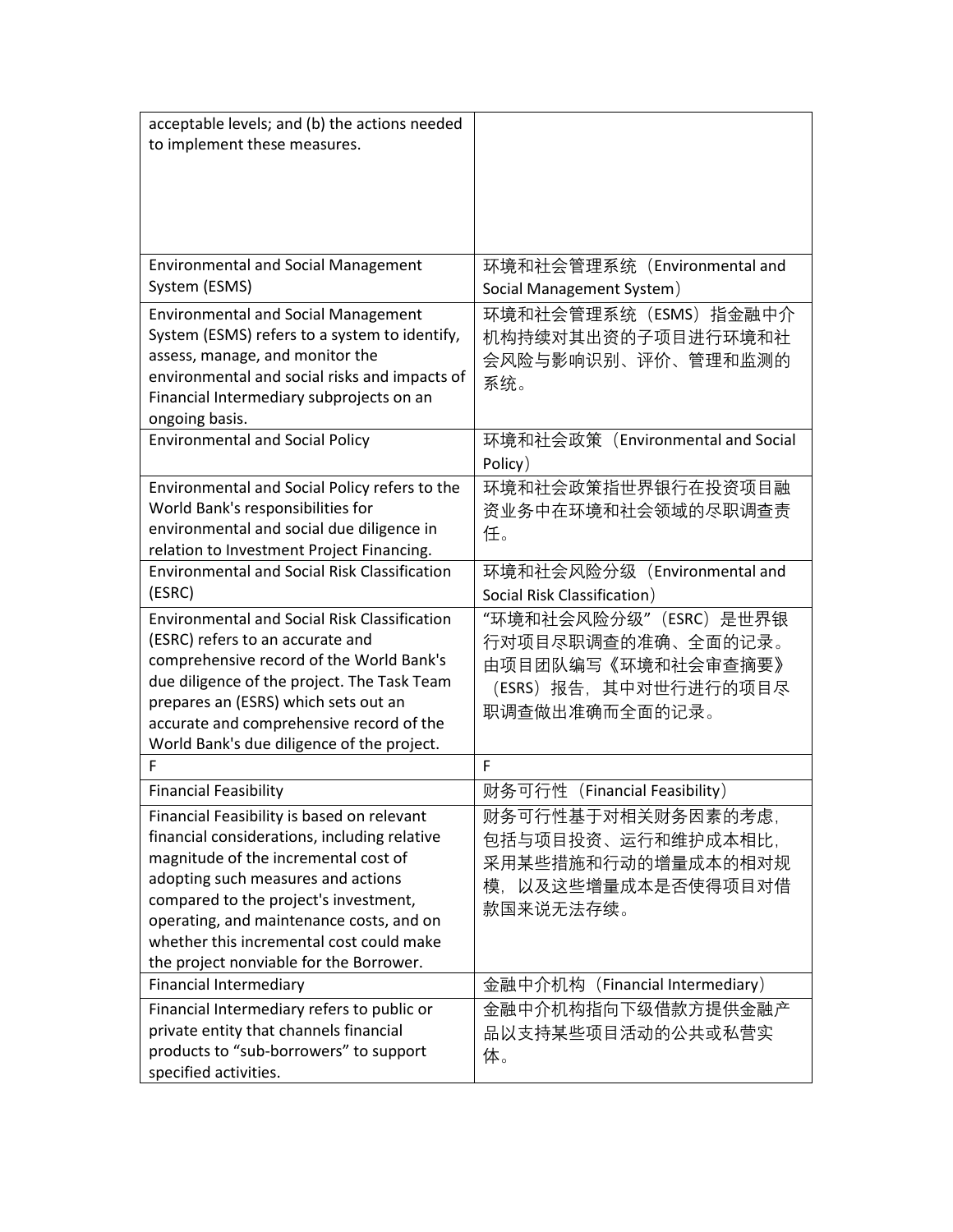| <b>Financial Intermediary Project</b>                                                                                                                                                                                                                                                                                                                                                                                                                                                                                                                                                                                                                                                                                                                                                                                                                                                     | 金融中介机构项目(Financial Intermediary                                                                                                                                                                                                                                           |
|-------------------------------------------------------------------------------------------------------------------------------------------------------------------------------------------------------------------------------------------------------------------------------------------------------------------------------------------------------------------------------------------------------------------------------------------------------------------------------------------------------------------------------------------------------------------------------------------------------------------------------------------------------------------------------------------------------------------------------------------------------------------------------------------------------------------------------------------------------------------------------------------|---------------------------------------------------------------------------------------------------------------------------------------------------------------------------------------------------------------------------------------------------------------------------|
|                                                                                                                                                                                                                                                                                                                                                                                                                                                                                                                                                                                                                                                                                                                                                                                                                                                                                           | Project)                                                                                                                                                                                                                                                                  |
| Financial Intermediary Project refers to<br>project that is executed by one or more FIs,<br>and consists of FI subprojects that are<br>implemented by sub-borrowers. Funds may<br>be passed on in the form of: loans, grants,<br>risk guarantees, bonds, or other financial<br>instruments, or may be used as equity.<br>Financial Intermediary Subproject<br>Financial Intermediary Subproject refers to<br>project financed by FIs with support from the                                                                                                                                                                                                                                                                                                                                                                                                                                | 金融中介机构项目指由一家或多家金融中<br>介机构执行、包括由下级借款方实施的子<br>项目的项目。世行资金可能通过金融中介<br>机构以以下方式提供:贷款、赠款、风险<br>担保、债券或其他金融工具,或被用作股<br>本。<br>金融中介机构子项目 (Financial<br>Intermediary Subproject)<br>金融中介机构子项目指在世界银行支持下<br>由金融中介机构出资的项目。                                                               |
| World Bank.                                                                                                                                                                                                                                                                                                                                                                                                                                                                                                                                                                                                                                                                                                                                                                                                                                                                               |                                                                                                                                                                                                                                                                           |
| Financial Intermediary Portfolio                                                                                                                                                                                                                                                                                                                                                                                                                                                                                                                                                                                                                                                                                                                                                                                                                                                          | 金融中介机构项目组合 (Financial<br>Intermediary Portfolio)                                                                                                                                                                                                                          |
| Financial Intermediary Portfolio refers to<br>portfolio of current and/or proposed FI<br>subprojects which can be of any size and in<br>any sector.                                                                                                                                                                                                                                                                                                                                                                                                                                                                                                                                                                                                                                                                                                                                       | 金融中介机构项目组合指现有和/或拟议中<br>的所有金融中介机构子项目,包括各种规<br>模、各个行业的子项目。                                                                                                                                                                                                                  |
| <b>Forced Eviction</b>                                                                                                                                                                                                                                                                                                                                                                                                                                                                                                                                                                                                                                                                                                                                                                                                                                                                    | 强行驱逐 (Forced Eviction)                                                                                                                                                                                                                                                    |
| Forced Eviction refers to the permanent or<br>temporary removal against the will of<br>individuals, families, and/or communities<br>from the homes and/or land which they<br>occupy without the provision of, and access<br>to, appropriate forms of legal and other<br>protection, including all applicable<br>procedures and principles in ESS5. The<br>exercise of eminent domain, compulsory<br>acquisition or similar powers by a Borrower<br>will not be considered to be forced eviction<br>providing it complies with the requirements<br>of national law and the provisions of ESS5,<br>and is conducted in a manner consistent with<br>basic principles of due process (including<br>provision of adequate advance notice,<br>meaningful opportunities to lodge grievances<br>and appeals, and avoidance of the use of<br>unnecessary, disproportionate or excessive<br>force). | 强行驱逐指违背个人、家庭和/或社区意<br>愿,永久性或暂时性地使其离开他们占有<br>的住房和/或土地,却未为其提供适当的法<br>律保护或其他形式的保护——包括"环境和<br>社会标准 5"规定的所有适用程序和原则。<br>借款国行使"国家征用权"、强制征用权或<br>类似权力不被视为强行驱逐,但前提条件<br>是遵循国家法律及"环境和社会标准 5"的规<br>定, 且行使方式符合"正当程序"的基本原<br>则(包括充分提前通知、为被征用方提供<br>切实可用的投诉和申诉机会、避免不必<br>要、过分或过度地使用武力)。 |
| G                                                                                                                                                                                                                                                                                                                                                                                                                                                                                                                                                                                                                                                                                                                                                                                                                                                                                         | G                                                                                                                                                                                                                                                                         |
| Good International Industry Practice (GIIP)                                                                                                                                                                                                                                                                                                                                                                                                                                                                                                                                                                                                                                                                                                                                                                                                                                               | 良好国际行业实践 (Good International                                                                                                                                                                                                                                              |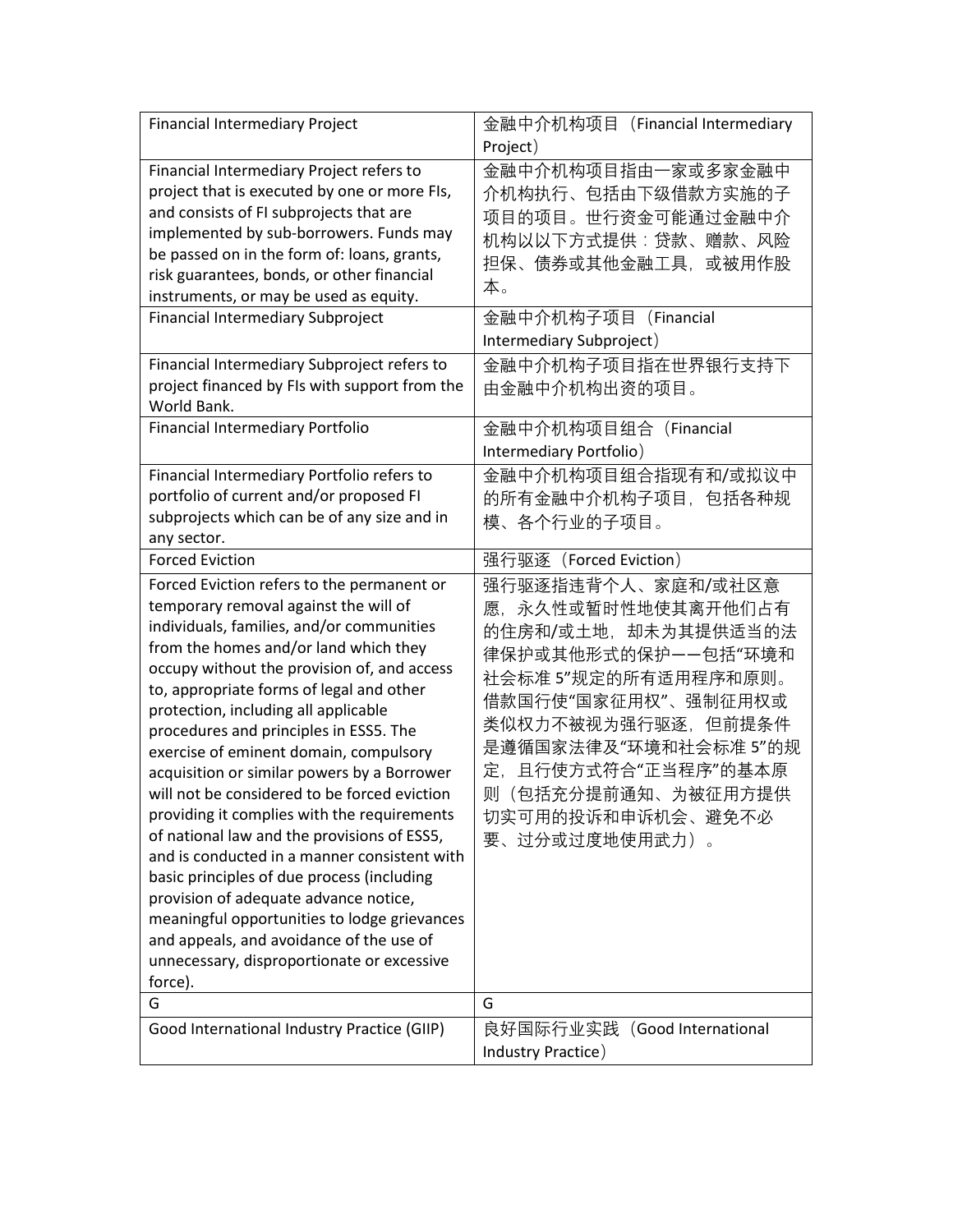| Good International Industry Practice (GIIP)<br>refers to the exercise of professional skill,<br>diligence, prudence, and foresight that would<br>reasonably be expected from skilled and<br>experienced professionals engaged in the<br>same type of undertaking under the same or<br>similar circumstances globally or regionally.<br>The outcome of such exercise should be that<br>the project employs the most appropriate<br>technologies in the project-specific<br>circumstances | 良好国际行业实践(GIIP)是指熟练而有经<br>验的专业人员在全球或本地区相同或相似<br>情况下进行同类活动时所表现出的专业技<br>能、努力程度、谨慎程度和预见力。采用<br>这类实践的结果就是根据项目具体情况采<br>用最恰当的技术。 |
|-----------------------------------------------------------------------------------------------------------------------------------------------------------------------------------------------------------------------------------------------------------------------------------------------------------------------------------------------------------------------------------------------------------------------------------------------------------------------------------------|---------------------------------------------------------------------------------------------------------------------------|
| <b>Grievance Mechanism</b>                                                                                                                                                                                                                                                                                                                                                                                                                                                              | 申诉机制(Grievance Mechanism)                                                                                                 |
| Grievance Mechanism refers to a process<br>that allows stakeholders to register<br>grievances, concerns, suggestions, inquiries,<br>and compliments. It also supports submission<br>of grievances at multiple locations and<br>through multiple mechanisms. It should be<br>accessible to all stakeholders regardless of<br>their social, cultural, and economic standing.                                                                                                              | 申诉机制指使利益相关方可以提出申诉、<br>关切、建议、查询和抱怨的程序。利益相<br>关方可在多个地点、通过多种渠道申诉。<br>申诉机制应当便于所有利益相关方使用,<br>不管其社会地位、文化背景、经济状况如<br>何。          |
| H                                                                                                                                                                                                                                                                                                                                                                                                                                                                                       | H                                                                                                                         |
| Habitat                                                                                                                                                                                                                                                                                                                                                                                                                                                                                 | 栖息地<br>(Habitat)                                                                                                          |
| Habitat refers to a terrestrial, freshwater, or<br>marine geographical unit or airway that<br>supports assemblages of living organisms and<br>their interactions with the nonliving<br>environment. Habitats vary in their<br>sensitivity to impacts and in the various<br>values society attributes to them.                                                                                                                                                                           | 栖息地指支持多种生命有机体共存并与周<br>围非生物环境的相互影响的陆地、淡水或<br>海洋等地理单元或空中区域。栖息地在对<br>影响的敏感性及社会赋予其的各种价值方<br>面有所差异。                            |
|                                                                                                                                                                                                                                                                                                                                                                                                                                                                                         |                                                                                                                           |
|                                                                                                                                                                                                                                                                                                                                                                                                                                                                                         |                                                                                                                           |
| Historical pollution                                                                                                                                                                                                                                                                                                                                                                                                                                                                    | 历史污染 (Historical pollution)                                                                                               |
| Historical pollution refers to pollution from<br>past activities affecting land and water<br>resources for which no party has assumed or<br>been assigned responsibility to address and<br>carry out the required remediation.                                                                                                                                                                                                                                                          | 历史污染指影响土地和水资源的过往活动<br>造成的污染,且无任何一方承担或被认定<br>应承担解决污染和实施必要补救措施的责<br>任。                                                      |
| I.                                                                                                                                                                                                                                                                                                                                                                                                                                                                                      | ı                                                                                                                         |
| Impact                                                                                                                                                                                                                                                                                                                                                                                                                                                                                  | 影响<br>(Impact)                                                                                                            |
| Impact refers to marked or noticeable effect<br>or influence, for example on a person,<br>activity, concept, situation, or outcome.                                                                                                                                                                                                                                                                                                                                                     | 影响指项目显著或可见的效果或影响, 例<br>如对人、活动、概念、状况或结果等的影<br>响。                                                                           |
| <b>Independent Specialists</b>                                                                                                                                                                                                                                                                                                                                                                                                                                                          | 独立专家 (Independent Specialists)                                                                                            |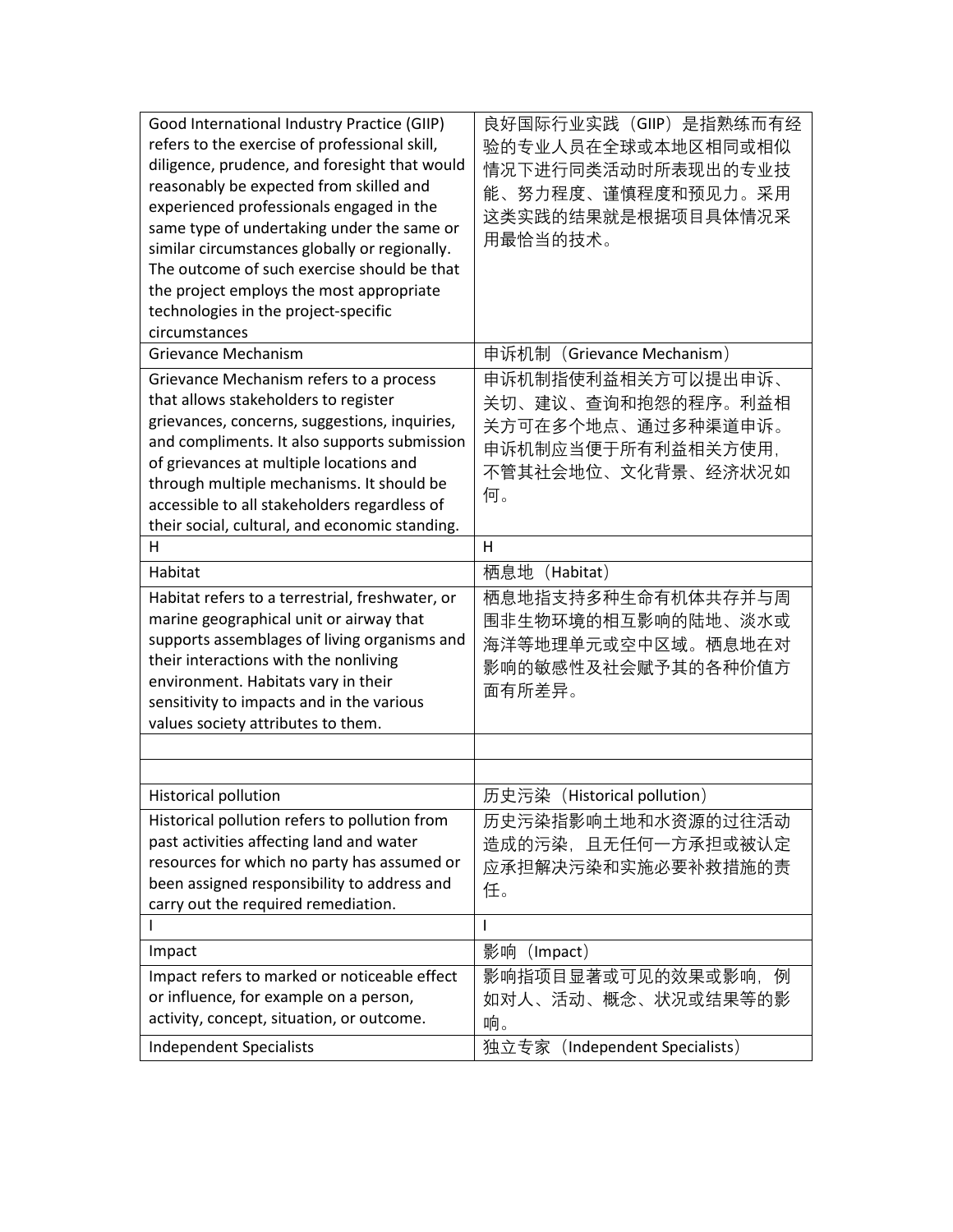| Independent Specialists refers to persons<br>carrying out the environmental and social                                                                                                                                                                                                                                                                                                                                                                                                                                                                        | 独立专家指开展环境和社会评价的人员,<br>他们应具备评价项目风险与影响并判断如                                                                                                                                                                       |
|---------------------------------------------------------------------------------------------------------------------------------------------------------------------------------------------------------------------------------------------------------------------------------------------------------------------------------------------------------------------------------------------------------------------------------------------------------------------------------------------------------------------------------------------------------------|----------------------------------------------------------------------------------------------------------------------------------------------------------------------------------------------------------------|
| assessment have the necessary technical                                                                                                                                                                                                                                                                                                                                                                                                                                                                                                                       | 何达到"环境和社会标准"的相关要求所需                                                                                                                                                                                            |
| expertise, competency and experience to                                                                                                                                                                                                                                                                                                                                                                                                                                                                                                                       | 的专业知识、能力和经验。                                                                                                                                                                                                   |
| evaluate the project's risks and impacts and                                                                                                                                                                                                                                                                                                                                                                                                                                                                                                                  |                                                                                                                                                                                                                |
| determine how the relevant requirements of                                                                                                                                                                                                                                                                                                                                                                                                                                                                                                                    |                                                                                                                                                                                                                |
| the Environmental and Social Standards will                                                                                                                                                                                                                                                                                                                                                                                                                                                                                                                   |                                                                                                                                                                                                                |
| be met.                                                                                                                                                                                                                                                                                                                                                                                                                                                                                                                                                       |                                                                                                                                                                                                                |
| Integrated Pest Management (IPM)                                                                                                                                                                                                                                                                                                                                                                                                                                                                                                                              | 病虫害综合管理(Integrated Pest                                                                                                                                                                                        |
|                                                                                                                                                                                                                                                                                                                                                                                                                                                                                                                                                               | Management)                                                                                                                                                                                                    |
| Integrated Pest Management (IPM) refers to<br>a mix of farmer-driven, ecologically-based<br>pest control practices that seeks to reduce<br>reliance on synthetic chemical pesticides. It<br>involves (a) managing pests (keeping them<br>below economically damaging levels) rather<br>than seeking to eradicate them; (b)<br>integrating multiple methods (relying, to the<br>extent possible, on nonchemical measures)<br>to keep pest populations low; and (c)<br>selecting and applying pesticides, when they<br>have to be used, in a way that minimizes | 病虫害综合管理(IPM)指各种由农民主导<br>的旨在降低对化学农药依赖的生态型病虫<br>害控制实践,它意味着:(a)管理害虫<br>(将其控制在不造成经济损失的范围<br>内), 而不是试图根除害虫;<br>(b) 综合使<br>用多种方法 (尽可能依靠非化学措施) 将<br>害虫数量控制在低水平; (c) 在不得不使<br>用农药时有选择地使用,最大程度地降低<br>它们对有益生物、人和环境的不利影响。 |
| adverse effects on beneficial organisms,                                                                                                                                                                                                                                                                                                                                                                                                                                                                                                                      |                                                                                                                                                                                                                |
| humans, and the environment.                                                                                                                                                                                                                                                                                                                                                                                                                                                                                                                                  |                                                                                                                                                                                                                |
| Integrated Vector Management (IVM)                                                                                                                                                                                                                                                                                                                                                                                                                                                                                                                            | 病媒综合管理(Integrated Vector                                                                                                                                                                                       |
|                                                                                                                                                                                                                                                                                                                                                                                                                                                                                                                                                               | Management)                                                                                                                                                                                                    |
| Integrated Vector Management (IVM) refers                                                                                                                                                                                                                                                                                                                                                                                                                                                                                                                     | 病媒综合管理 (IVM) 指优化使用病媒控制                                                                                                                                                                                         |
| to a rational decision-making process for the                                                                                                                                                                                                                                                                                                                                                                                                                                                                                                                 | 资源的理性决策过程。这种方法旨在提高                                                                                                                                                                                             |
| optimal use of resources for vector control.                                                                                                                                                                                                                                                                                                                                                                                                                                                                                                                  | 病媒控制的效力、成本效益、生态友好性                                                                                                                                                                                             |
| The approach seeks to improve the efficacy,<br>cost-effectiveness, ecological soundness and<br>sustainability of disease-vector control.                                                                                                                                                                                                                                                                                                                                                                                                                      | 和可持续性。                                                                                                                                                                                                         |
| Intangible Cultural Heritage                                                                                                                                                                                                                                                                                                                                                                                                                                                                                                                                  | 非物质文化遗产 (Intangible Cultural                                                                                                                                                                                   |
|                                                                                                                                                                                                                                                                                                                                                                                                                                                                                                                                                               | Heritage)                                                                                                                                                                                                      |
| Intangible Cultural Heritage refers to<br>practices, representations, expressions,<br>knowledge or skills. It might be customs or<br>traditions, traditional ways of weaving,<br>artistic expression through dance, or spirits<br>associated with mountains, trees, rocks or<br>rivers, for example.                                                                                                                                                                                                                                                          | 非物质文化遗产包括各种实践、表现形<br>式、表达方式、知识或技能。比如,它可<br>以是习俗或传统、传统编织方法、通过舞<br>蹈进行的艺术表达,或者是附着于山脉、<br>森林、岩石或河流等物体的精神。                                                                                                         |
| <b>Investment Projects</b>                                                                                                                                                                                                                                                                                                                                                                                                                                                                                                                                    | 投资项目<br>(Investment Projects)                                                                                                                                                                                  |
| Investment Projects refers to projects<br>financed through Investment Project<br>Financing.                                                                                                                                                                                                                                                                                                                                                                                                                                                                   | 投资项目指通过"投资项目融资"资助的项<br>目。                                                                                                                                                                                      |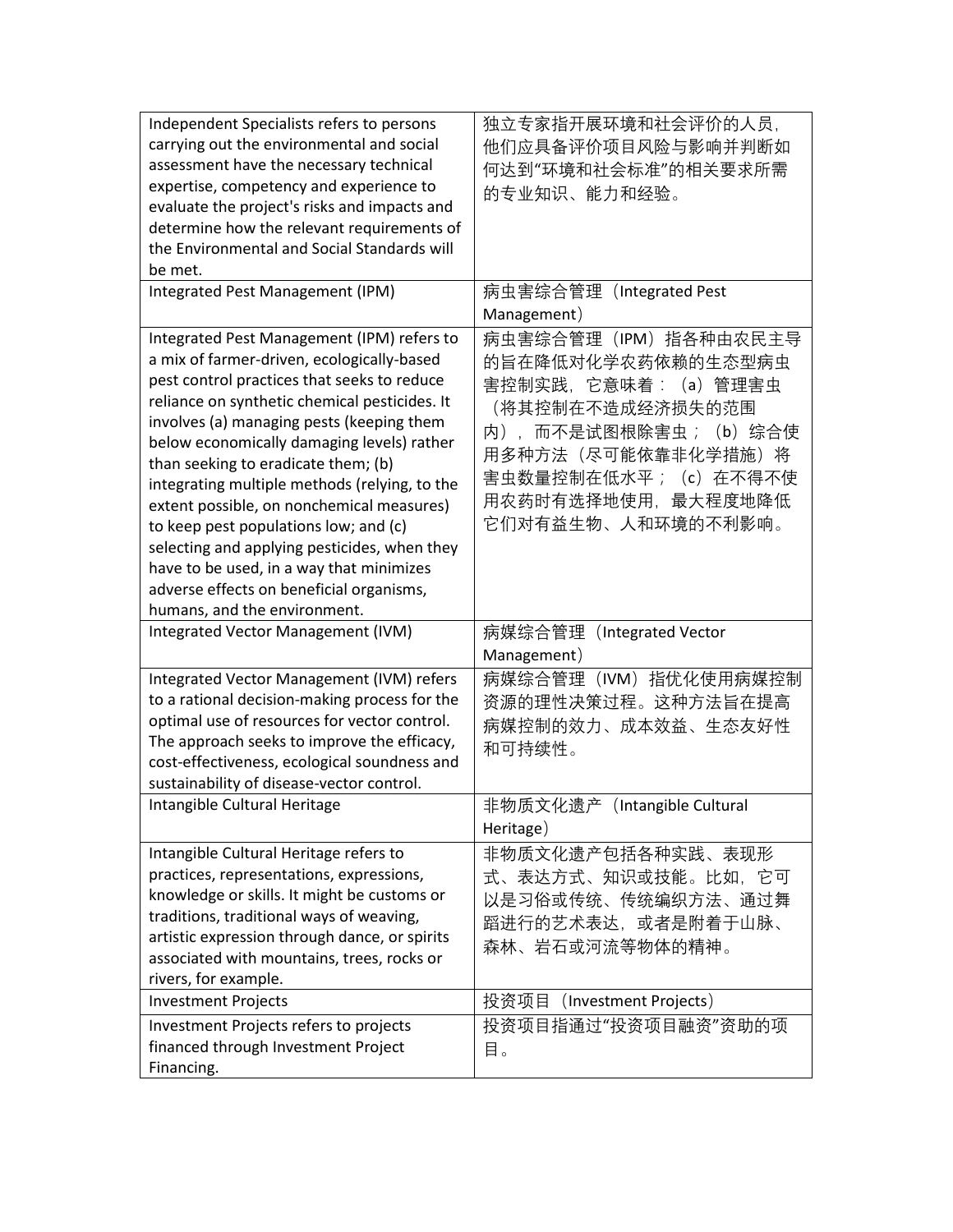| <b>Investment Project Financing (IPF)</b>                                                                                                                                                                                                                                                                                                                                                                                                                                                                                                                                                                                                          | 投资项目融资 (Investment Project                                                                                                                                                          |
|----------------------------------------------------------------------------------------------------------------------------------------------------------------------------------------------------------------------------------------------------------------------------------------------------------------------------------------------------------------------------------------------------------------------------------------------------------------------------------------------------------------------------------------------------------------------------------------------------------------------------------------------------|-------------------------------------------------------------------------------------------------------------------------------------------------------------------------------------|
|                                                                                                                                                                                                                                                                                                                                                                                                                                                                                                                                                                                                                                                    | Financing)                                                                                                                                                                          |
| Investment Project Financing (IPF) refers to<br>the provision of loans, credits, grants or<br>guarantees by the World Bank from its<br>resources or from trust funds financed by<br>other donors and administered by the World<br>Bank, or a combination of these. IPF aims to<br>promote poverty reduction and sustainable<br>development. It supports projects with<br>defined development objectives, activities,<br>and results, and disburses the proceeds of<br>Bank financing against specific eligible<br>expenditures.                                                                                                                    | 投资项目融资指世界银行利用自身资源或<br>由其他捐助方出资、由世行管理的信托基<br>或以上两种资源的结合,提供贷款、<br>金.<br>信贷、赠款或担保。投资项目融资的目的<br>是推动减贫和可持续发展。这类业务服务<br>于特定发展目标、活动和结果, 针对符合<br>具体标准的支出项目支付世行资金。                           |
| <b>Involuntary Resettlement</b>                                                                                                                                                                                                                                                                                                                                                                                                                                                                                                                                                                                                                    | 非自愿移民 (Involuntary Resettlement)                                                                                                                                                    |
| Involuntary Resettlement refers to project-<br>related land acquisition or restrictions on<br>land use may cause physical displacement<br>(relocation, loss of residential land or loss of<br>shelter), economic displacement (loss of<br>land, assets or access to assets, including<br>those that lead to loss of income sources or<br>other means of livelihood), or both. The term<br>"involuntary resettlement" refers to these<br>impacts. Resettlement is considered<br>involuntary when affected persons or<br>communities do not have the right to refuse<br>land acquisition or restrictions on land use<br>that result in displacement. | 与项目相关的土地征用和土地使用限制可<br>能导致搬迁移民(搬迁、失去住宅用地或<br>住所), 经济移民 (失去土地、资产或资<br>产获取途径,从而导致经济来源或其他生<br>或兼而有之。术语"非自愿移<br>计的丧失),<br>民"指的就是以上这些影响。如果受影响的<br>个人或社区无权拒绝征地或土地使用限制<br>而导致的移民,则被视为非自愿移民。 |
| L                                                                                                                                                                                                                                                                                                                                                                                                                                                                                                                                                                                                                                                  | L                                                                                                                                                                                   |
| Land Acquisition                                                                                                                                                                                                                                                                                                                                                                                                                                                                                                                                                                                                                                   | 土地征用 (Land Acquisition)                                                                                                                                                             |
| Land Acquisition refers to all methods of<br>obtaining land for project purposes, which<br>may include outright purchase, expropriation<br>of property and acquisition of access rights,<br>such as easements or rights of way. Land<br>acquisition may also include:                                                                                                                                                                                                                                                                                                                                                                              | 土地征用指出于项目需要而获取土地的所<br>有方法,可能包括完全购买产权、土地征<br>收和获得使用权(例如地役权或路权)。<br>征地还可能包括:                                                                                                          |
| a. acquisition of unutilized land whether or<br>not the landholder relies upon such land for<br>income or livelihood purposes;                                                                                                                                                                                                                                                                                                                                                                                                                                                                                                                     | a.征用未被利用的土地,无论土地所有者是<br>否依靠该土地获得收入或提供生计;                                                                                                                                            |
| b. repossession of public land that is used or<br>occupied by individuals or households;                                                                                                                                                                                                                                                                                                                                                                                                                                                                                                                                                           | b.收回由个人或家庭使用或占用的公共土<br>地;                                                                                                                                                           |
| c. project impacts that result in land being<br>submerged or otherwise rendered unusable<br>or inaccessible. "Land" includes anything<br>growing on affixed to land, such as crops,                                                                                                                                                                                                                                                                                                                                                                                                                                                                | c.项目影响导致土地被淹没或以其他方式变<br>得无法使用或无法进入。这里所说的"土<br>地"包括地上生长的植物或定着物, 如庄<br>稼、建筑物和其他装修以及附属水体。                                                                                              |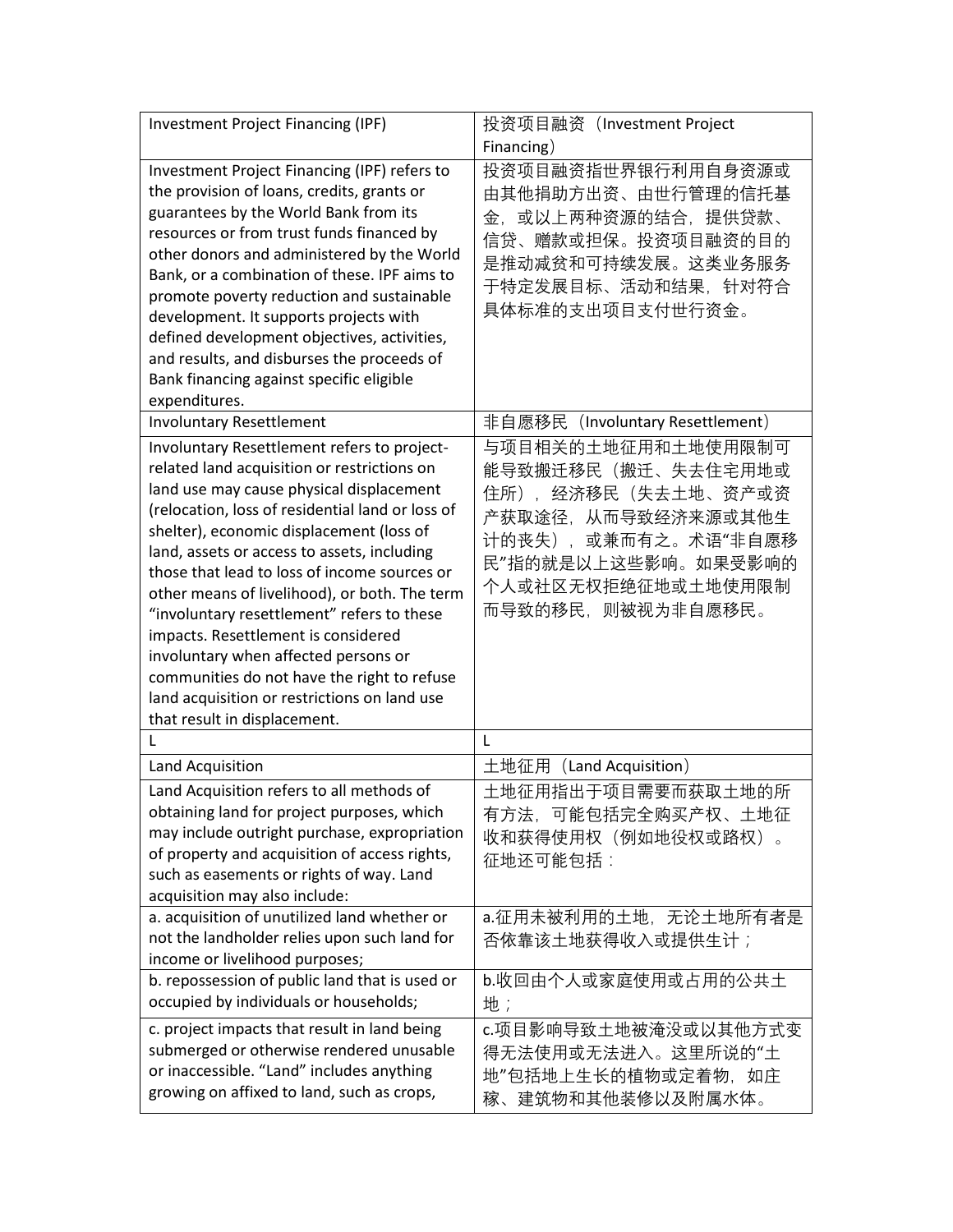| buildings and other improvements, and<br>appurtenant water bodies.                            |                                     |
|-----------------------------------------------------------------------------------------------|-------------------------------------|
|                                                                                               |                                     |
|                                                                                               |                                     |
| Legal Agreement                                                                               | 法律协议(Legal Agreement)               |
| Legal Agreement refers to the legal                                                           | 法律协议指世界银行与借款方就世行为借                  |
| agreement entered into between the Bank                                                       | 款方的投资项目提供融资而达成的法律协                  |
| and the Borrower to provide Bank financing<br>for the Borrower's investment project.          | 议。                                  |
| Livelihood                                                                                    | 生计 (Livelihood)                     |
| Livelihood refers to the full range of means                                                  | 生计指个人、家庭和社区用来维持生活的                  |
| that individuals, families, and communities                                                   | 各种方式,例如工资收入、农业、渔业、                  |
| utilize to make a living, such as wage-based                                                  | 畜牧业、其它基于自然资源的生计、小生                  |
| income, agriculture, fishing, foraging, other                                                 | 意、以物易物等等。                           |
| natural resource-based livelihoods, petty                                                     |                                     |
| trade, and bartering.                                                                         | M                                   |
| M                                                                                             |                                     |
| <b>Mitigation Hierarchy</b>                                                                   | 管理及缓解措施排序 (Mitigation<br>Hierarchy) |
| Mitigation Hierarchy refers to a systematic                                                   | 管理及缓解措施排序指一种用来处理项目                  |
| and phased approach to addressing the risks                                                   | 风险和影响的系统性、分阶段的方法。                   |
| and impacts of a project.                                                                     |                                     |
| <b>Modified Habitats</b>                                                                      | 被改变的栖息地 (Modified Habitats)         |
| Modified Habitats refers to areas that may                                                    | 被改变的栖息地指可能包含很大比例的非                  |
| contain a large proportion of plant and/or                                                    | 本地原生植物和/或动物物种、而且/或者                 |
| animal species of non-native origin, and/or                                                   | 人类活动已大幅改变了当地主要生态功能                  |
| where human activity has substantially                                                        | 和物种构成的地区。被改变的栖息地可能                  |
| modified an area's primary ecological<br>functions and species composition. Modified          | 包括农业区、人工林、人工填海区域和被                  |
| habitats may include, for example, areas                                                      | 开垦的湿地等。                             |
| managed for agriculture, forest plantations,                                                  |                                     |
| reclaimed coastal zones, and reclaimed                                                        |                                     |
| wetlands.                                                                                     |                                     |
| N                                                                                             | N                                   |
| <b>Natural Habitats</b>                                                                       | 自然栖息地 (Natural Habitats)            |
| Natural Habitats refers to areas composed of                                                  | 自然栖息地是指大部分植物和/或动物均为                 |
| viable assemblages of plant and/or animal                                                     | 本地原生物种并且/或者人类活动未从根本                 |
| species of largely native origin, and/or where<br>human activity has not essentially modified | 上改变当地主要生态功能和物种构成的地                  |
| an area's primary ecological functions and                                                    | 区。                                  |
| species composition.                                                                          |                                     |
| <b>National Law</b>                                                                           | 国内法律(National Law)                  |
| National Law refers to applicable national,                                                   | 国内法律指适用的国家、地方或部门性法                  |
| sub-national or sectoral laws, regulations,                                                   | 律、法规、规章和程序 。                        |
| rules and procedures.                                                                         |                                     |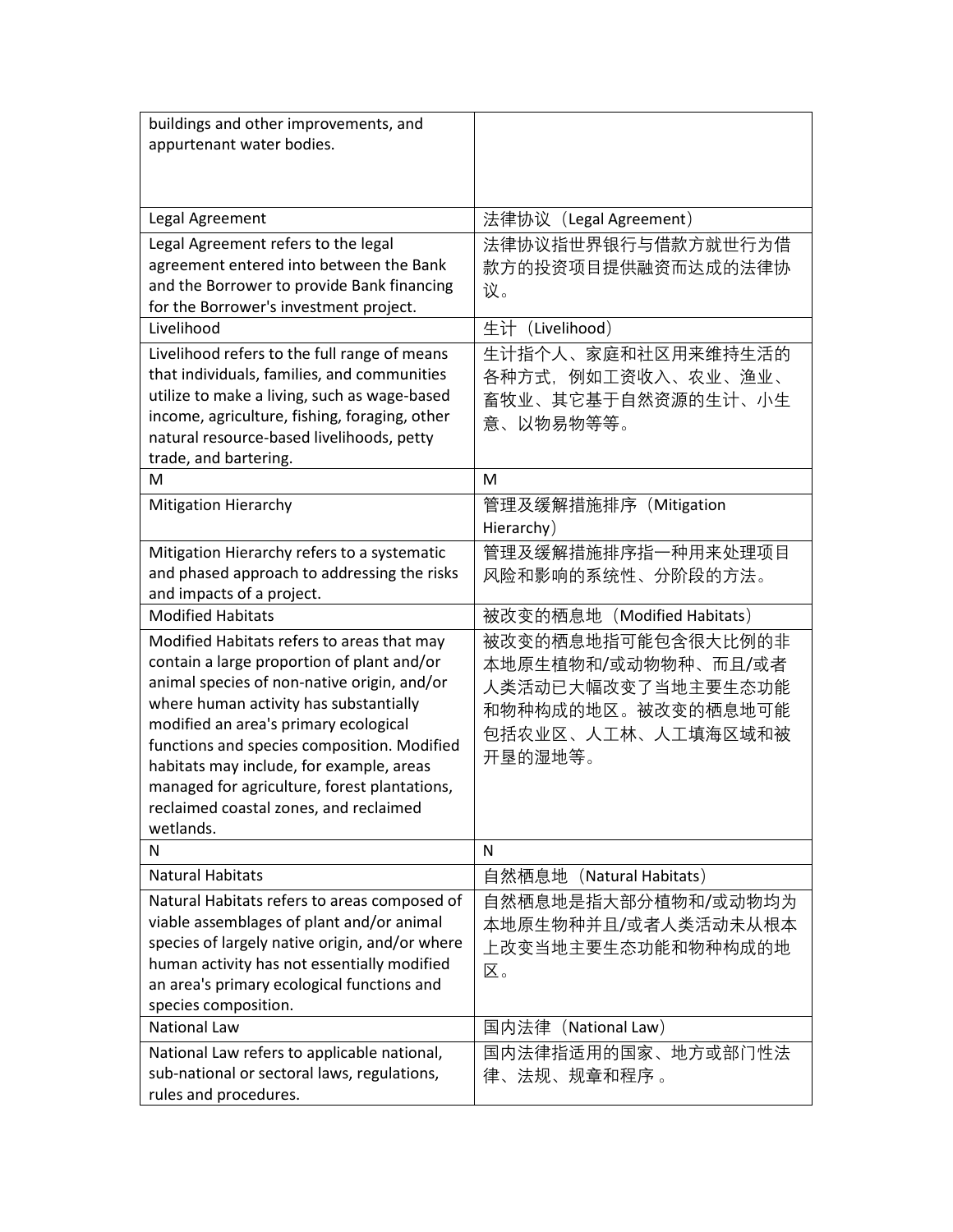| O                                                                                                                                                                                                                                                                                                                                                                                                                                                                                                                                                                                                               | O                                                                                                                                                                  |
|-----------------------------------------------------------------------------------------------------------------------------------------------------------------------------------------------------------------------------------------------------------------------------------------------------------------------------------------------------------------------------------------------------------------------------------------------------------------------------------------------------------------------------------------------------------------------------------------------------------------|--------------------------------------------------------------------------------------------------------------------------------------------------------------------|
| <b>Operations Environmental and Social Review</b><br>Committee (OESRC)                                                                                                                                                                                                                                                                                                                                                                                                                                                                                                                                          | 业务环境和社会审查委员会(Operations<br><b>Environmental and Social Review</b>                                                                                                  |
|                                                                                                                                                                                                                                                                                                                                                                                                                                                                                                                                                                                                                 | Committee)                                                                                                                                                         |
| <b>Operations Environmental and Social Review</b><br>Committee (OESRC) refers to a committee<br>chaired by the Chief Environmental and<br>Social Standards Officer (CESSO), and<br>comprises the Chief Environmental and<br>Social Standards Officer, the Director for<br>Environment, the Director for Social<br>Development, and a representative from the<br>Environmental and International Law Unit<br>(LEGEN). This committee must be involved if<br>the application of the World Bank Directive<br>on a project would expose disadvantaged<br>and vulnerable groups, or individuals, to risk<br>of harm. | 业务环境和社会审查委员会(OESRC)是<br>由首席环境和社会标准官(CESSO)主持的<br>一个委员会,它由 CESSO、环境局长、社<br>会发展局长以及一名来自环境和国际法部<br>门(LEGEN)的代表组成。如果在某个项目<br>中应用"世行指令"会给弱势和脆弱群体或<br>个人带来危害风险,该委员会必须介入。 |
| P                                                                                                                                                                                                                                                                                                                                                                                                                                                                                                                                                                                                               | P                                                                                                                                                                  |
| Pesticide Management                                                                                                                                                                                                                                                                                                                                                                                                                                                                                                                                                                                            | 农药管理(Pesticide Management)                                                                                                                                         |
| Pesticide Management: where it has been<br>determined that pesticides are needed to<br>address significant economic or health<br>impacts of pests or vector-borne diseases,<br>they should be selected, formulated,<br>packaged, handled, stored, disposed of and<br>applied according to relevant international<br>standards (e.g. the Food and Agricultural<br>Organization's International Code of Conduct<br>on Pesticide Management) and the World<br>Bank Group Environmental Health and Safety<br>Guidelines.                                                                                            | 农药管理:在已经确定需要使用农药来解<br>决害虫或虫媒疾病对经济或健康造成的重<br>要危害的情况下,对农药应当根据相关国<br>际标准(如联合国粮农组织的《国际农药<br>管理行为守则》)和世界银行集团的《环<br>境、健康与安全指南》)来进行选择、配<br>方、包装、使用、储存和处置。                 |
| Pollution                                                                                                                                                                                                                                                                                                                                                                                                                                                                                                                                                                                                       | 污染 (Pollution)                                                                                                                                                     |
| Pollution refers to both hazardous and<br>nonhazardous chemical pollutants in the<br>solid, liquid, or gaseous phases, and includes<br>other components such as thermal discharge<br>to water, emissions of short and long-lived<br>climate pollutants, nuisance odors, noise,<br>vibration, radiation, electromagnetic energy,<br>and the creation of potential visual impacts<br>including light.                                                                                                                                                                                                             | 污染包括固体、液体或气体形式的危险和<br>非危险化学污染物,还包括其他形式的污<br>染,如向水体排热、短期和长期 气候污染<br>物排放、异味、噪声、振动、辐射、电磁<br>能量以及可能造成视觉影响的污染(如光<br>污染)。                                                |
| <b>Pollution Management</b>                                                                                                                                                                                                                                                                                                                                                                                                                                                                                                                                                                                     | 污染管理 (Pollution Management)                                                                                                                                        |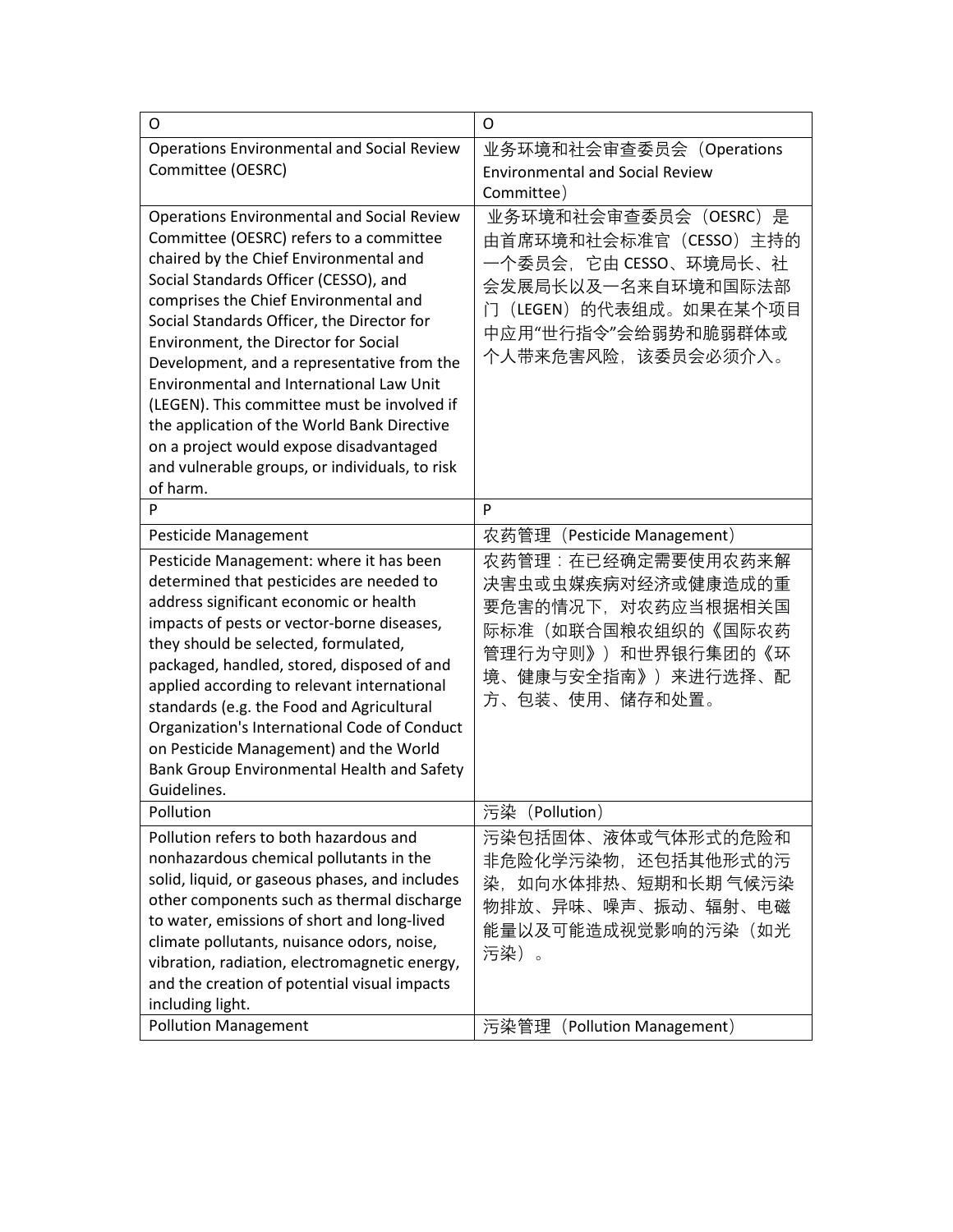| Pollution Management refers to measures       | 污染管理指旨在避免或尽可能减少污染物                  |
|-----------------------------------------------|-------------------------------------|
| designed to avoid or minimize emissions of    | 排放(包括短期和长期气候污染物在内)                  |
| pollutants, including short- and long-lived   | 的措施。由于这些措施通常会鼓励减少能                  |
| climate pollutants, given that measures       | 源和原材料的使用和本地污染物排放,它                  |
| which tend to encourage reduction in energy   | 们一般也有助于减少短期和长期气候污染                  |
| and raw material use, as well as emissions of |                                     |
| local pollutants, also generally result in    | 物的排放。                               |
| encouraging a reduction of emissions of       |                                     |
| short- and long-lived climate pollutants.     |                                     |
| <b>Primary Suppliers</b>                      | 主要供应商 (Primary Suppliers)           |
| Primary Suppliers refers to those suppliers   | 主要供应商是指持续直接为项目核心业务                  |
| who, on an ongoing basis, provide directly to | 提供必要货物或原料的供应商。                      |
| the project goods or materials essential for  |                                     |
| the core functions of the project.            |                                     |
| <b>Procurement Documents</b>                  | 采购文件 (Procurement Documents)        |
| Procurement Documents refers to generic       | 采购文件是对借款方发出的所有采购文件                  |
| term used to cover all Procurement            | 的总称。它包括:总采购通告,具体采购                  |
| Documents issued by the Borrower. It          | 通告,意向书,意向书征询函,预审文                   |
| includes: GPN, SPN, EOI, REOI,                | 件,初选文件,招标文件,建议邀请文                   |
| prequalification document, initial selection  | 件,合同表格和各种附件。                        |
| document, request for bids document,          |                                     |
| request for proposal documents, forms of      |                                     |
|                                               |                                     |
| contracts and any addenda.                    |                                     |
| Proportionality                               | 相称性 (Proportionality)               |
| Proportionality refers to carrying out        | 相称性指的是开展评价、落实缓解措施和                  |
| assessments, mitigation measures and          | 实施支持,应当与理解和管理具体项目的                  |
| implementation support at the level needed    |                                     |
| to understand and manage the potential        | 潜在风险所需要的水平相当。                       |
| risks of the particular project.              |                                     |
| Project                                       | 项目<br>(Project)                     |
| Project refers to the activities for which    | 项目指借款方请求世界银行支持、由借款                  |
| World Bank is sought by the Borrower and as   | 方与世行的法律协议所确定的活动。就本                  |
| defined in the project's legal agreement      |                                     |
| between the Borrower and the Bank. For        | 环境和社会框架而言, 这里所说的"项目"                |
| purposes of this Framework, references to     | 指的是那些世行通过投资项目融资业务所                  |
| "projects" are assumed to refer to those      | 支持的项目。《针对世界银行投资项目融                  |
| supported through Investment Project          | 资的环境和社会政策》不涵盖发展政策贷                  |
| Financing, as the World Bank Environmental    | 款和结果导向型规划贷款项目。                      |
| and Social Policy for Investment Project      |                                     |
| Financing does not cover operations           |                                     |
| supported by Development Policy lending or    |                                     |
| Program for Results-lending.                  |                                     |
| Project Worker                                | 项目工作人员 (Project Worker)<br>项目工作人员指: |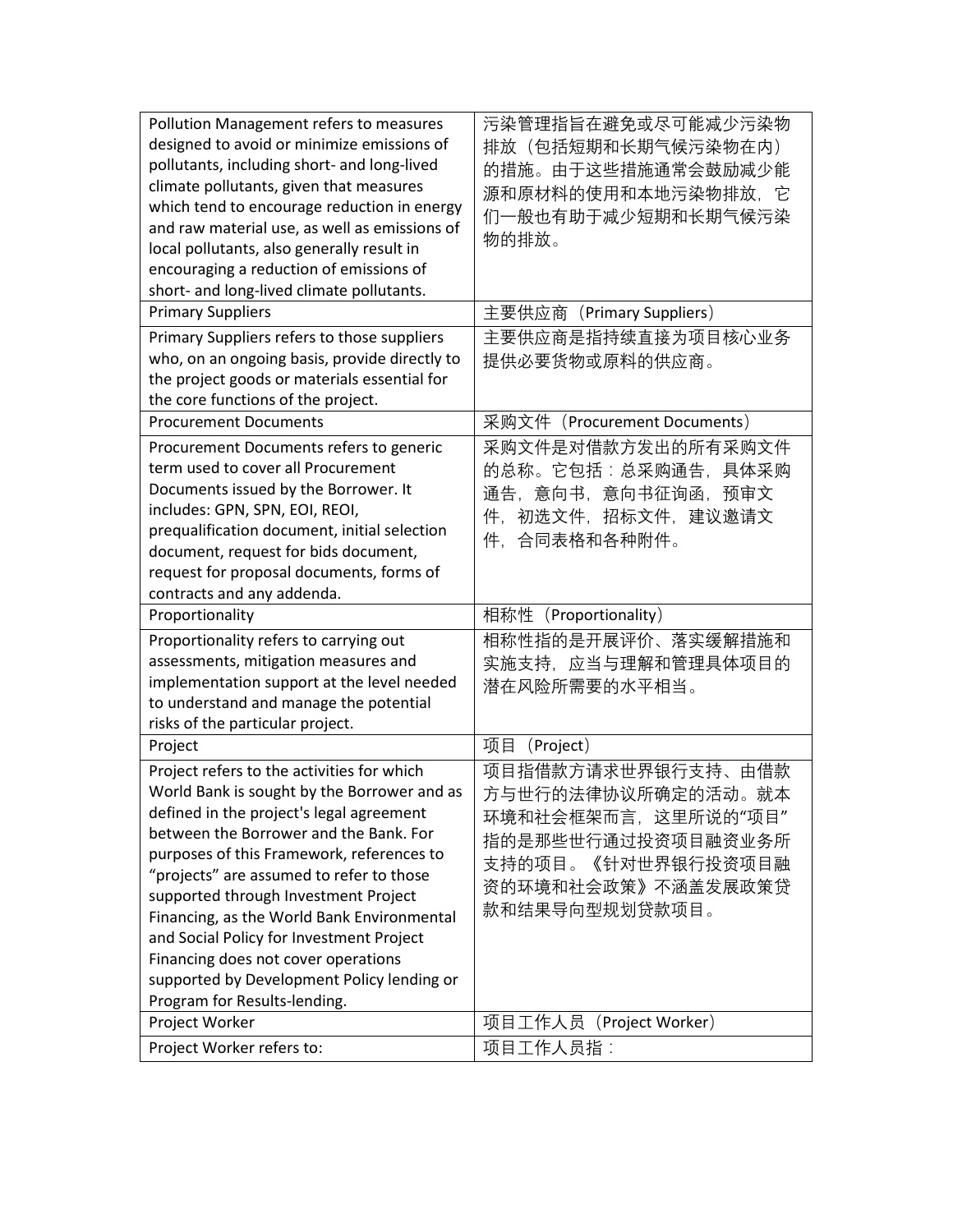| people employed or engaged directly by           | •由借款方(包括项目发起方和/或项目实     |
|--------------------------------------------------|-------------------------|
| the Borrower (including the project              | 施机构) 直接雇用专门从事项目工作的人     |
| proponent and the project implementing           | 员 (直接工作人员)              |
| agencies) to work specifically in relation to    |                         |
| the project (direct workers)                     |                         |
| people employed or engaged through               | ●由第三方雇用从事与项目核心功能相关工     |
| third parties to perform work related to core    | 作的人员,不管位于什么地点(合同工作      |
| functions of the project, regardless of the      | 人员)                     |
| location (contracted workers)                    |                         |
| people employed or engaged by the                | ●由借款方主要供应商雇用或聘请的人员      |
| Borrower's primary suppliers (primary supply     | (主要供应商工作人员)             |
| workers) and                                     |                         |
| people employed or engaged in                    | ●被雇用或聘来提供社区劳动的人员(社区     |
| providing community labor (community             | 工作人员)。这包括全职工、兼职工、临      |
| workers). This includes full-time, part-time,    |                         |
| temporary, seasonal and migrant workers.         | 时工、季节性工人和外来工。外来工是指      |
| Migrant workers are workers who have             | 从一国到另一国或从一国某地来到该国另      |
| migrated from one country to another or          | 一地工作的人员                 |
| from one part of the country to another for      |                         |
| purposes of employment                           |                         |
| R                                                | $\mathsf{R}$            |
|                                                  |                         |
| <b>Replacement Cost</b>                          | 重置成本 (Replacement Cost) |
| Replacement Cost refers to a method of           | 重置成本指用来确定重置资产所需要的补      |
| valuation yielding compensation sufficient to    | 偿,外加相关交易成本的一种估价方法。交     |
| replace assets, plus necessary transaction       | 易成本包括管理费用、注册费或产权登记      |
| costs associated with asset replacement.         | 费、合理的搬家费以及受影响人员需要支      |
| Transaction costs include administrative         | 出的其他类似费用。如果存在有效运作的      |
| charges, registration or title fees, reasonable  | 市场,重置成本就是通过独立、合格的房      |
| moving expenses, and any similar costs           |                         |
| imposed on affected persons. Where               | 地产估价得出的市场价值再加上交易成       |
| functioning markets exist, replacement cost      | 本。若没有有效运转的市场,重置成本可      |
| is the market value as established through       | 以通过其他方式确定,例如可以计算土地      |
| independent and competent real estate            | 或生产性资产的产出价值,或是计算重置      |
| valuation, plus transaction costs. Where         | 材料成本以及建设新建筑或其他固定资产      |
| functioning markets do not exist,                | 所需的物资和劳动力成本,再加上交易成      |
| replacement cost may be determined               | 本。在任何情况下,若搬迁导致有人失去      |
| through alternative means, such as               | 居所,那么重置成本至少要足够购买或建      |
| calculation of output value for land or          |                         |
| productive assets, or the undepreciated          | 造达到本地可接受的最低质量和安全标准      |
| value of replacement material and labor for      | 的住房。为确保补偿金额能够达到重置成      |
| construction of structures or other fixed        | 本,对下面两种项目区域可能需要及时更      |
| assets, plus transaction costs. In all instances | 新原定的补偿标准:一是通货膨胀率较高      |
| where physical displacement results in loss of   | 的地区, 二是补偿标准计算和补偿费用实     |
| shelter, replacement cost must at least be       |                         |
|                                                  | 际支付之间间隔较长的地区。           |
| sufficient to enable purchase or construction    |                         |
| of housing that meets acceptable minimum         |                         |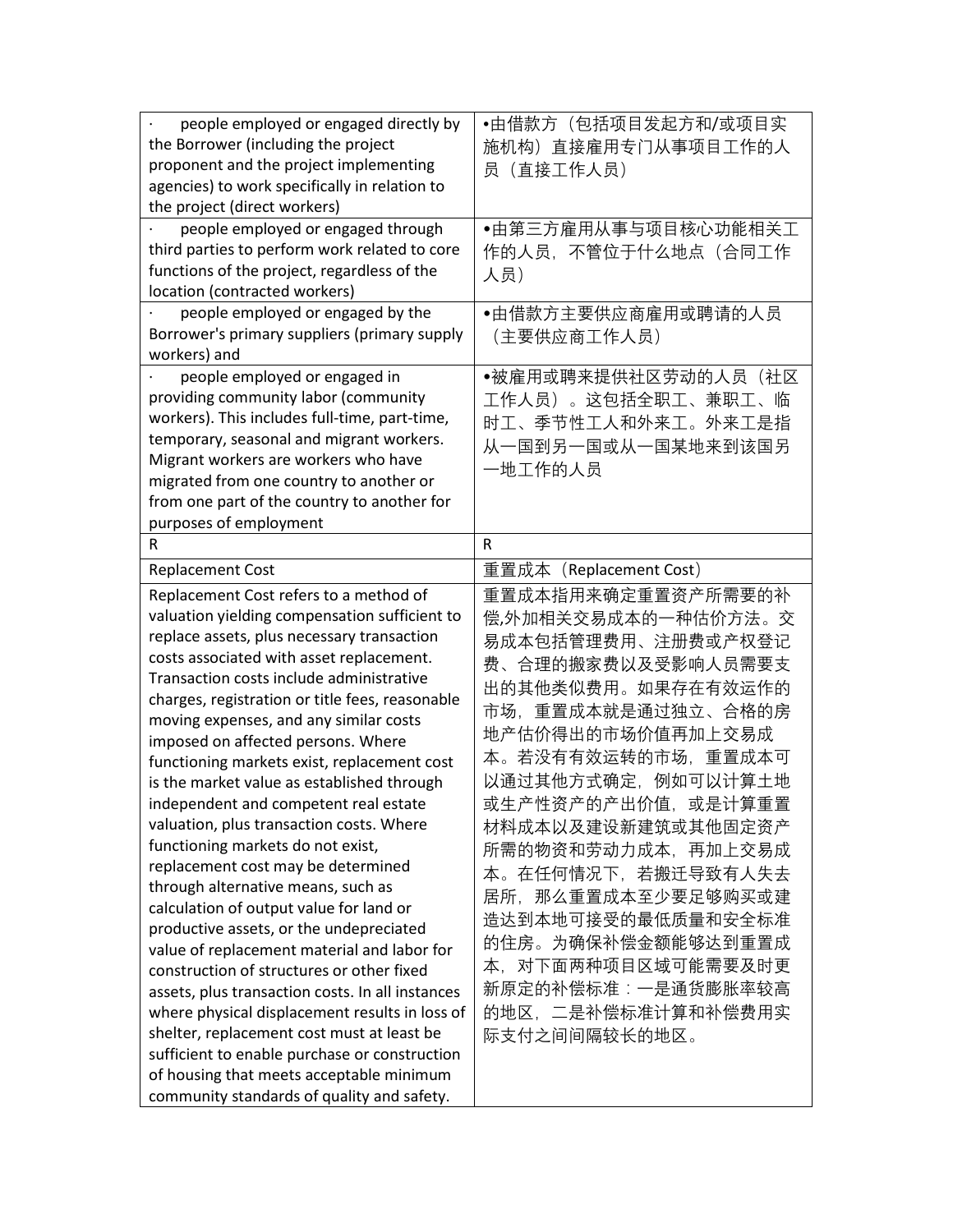| To ensure compensation at replacement<br>cost, planned compensation rates may<br>require updating in project areas where<br>inflation is high or the period of time<br>between calculation of compensation rates<br>and delivery of compensation is extensive.                                                                                                                                                                                                                        |                                                                                                                              |
|---------------------------------------------------------------------------------------------------------------------------------------------------------------------------------------------------------------------------------------------------------------------------------------------------------------------------------------------------------------------------------------------------------------------------------------------------------------------------------------|------------------------------------------------------------------------------------------------------------------------------|
| <b>Restrictions on Land Use</b>                                                                                                                                                                                                                                                                                                                                                                                                                                                       | 土地使用限制(Restrictions on Land Use)                                                                                             |
| Restrictions on Land Use refers to limitations<br>or prohibitions on the use of agricultural,<br>residential, commercial or other land that are<br>directly introduced and put into effect as<br>part of the project. These may include<br>restrictions on access to legally designated<br>parks and protected areas, restrictions on<br>access to other common property resources,<br>restrictions on land use within utility<br>easements or safety zones.                          | 土地使用限制指由项目直接带来的对农业<br>用地、居住用地、商业用地或其他土地用<br>途的限制或禁令。土地使用限制可能包括<br>限制进入法定的公园和保护区、限制对其<br>他公共财产的使用、限制使用公共设施地<br>役权区域或安全区内的土地等。 |
| Right or to Organize                                                                                                                                                                                                                                                                                                                                                                                                                                                                  | 组织权<br>(Right to Organize)                                                                                                   |
| Right or to Organize refers to workers' rights<br>to form and to join workers' organizations of<br>their choosing and to bargain collectively<br>without interference. In countries where<br>national law recognizes workers' right to<br>organize, the role of legally established<br>workers' organizations and legitimate<br>workers' representatives will be respected,<br>and they will be provided with information<br>needed for meaningful negotiation in a<br>timely manner. | 组织权指工人形成和加入自己选择的工人<br>组织、不受干扰地进行集体谈判的权利。<br>在国内法律承认工人组织权的国家,依法<br>成立的工人组织和合法工人代表的角色应<br>得到尊重,应当及时向他们提供必要信<br>息,以便开展有意义地谈判。   |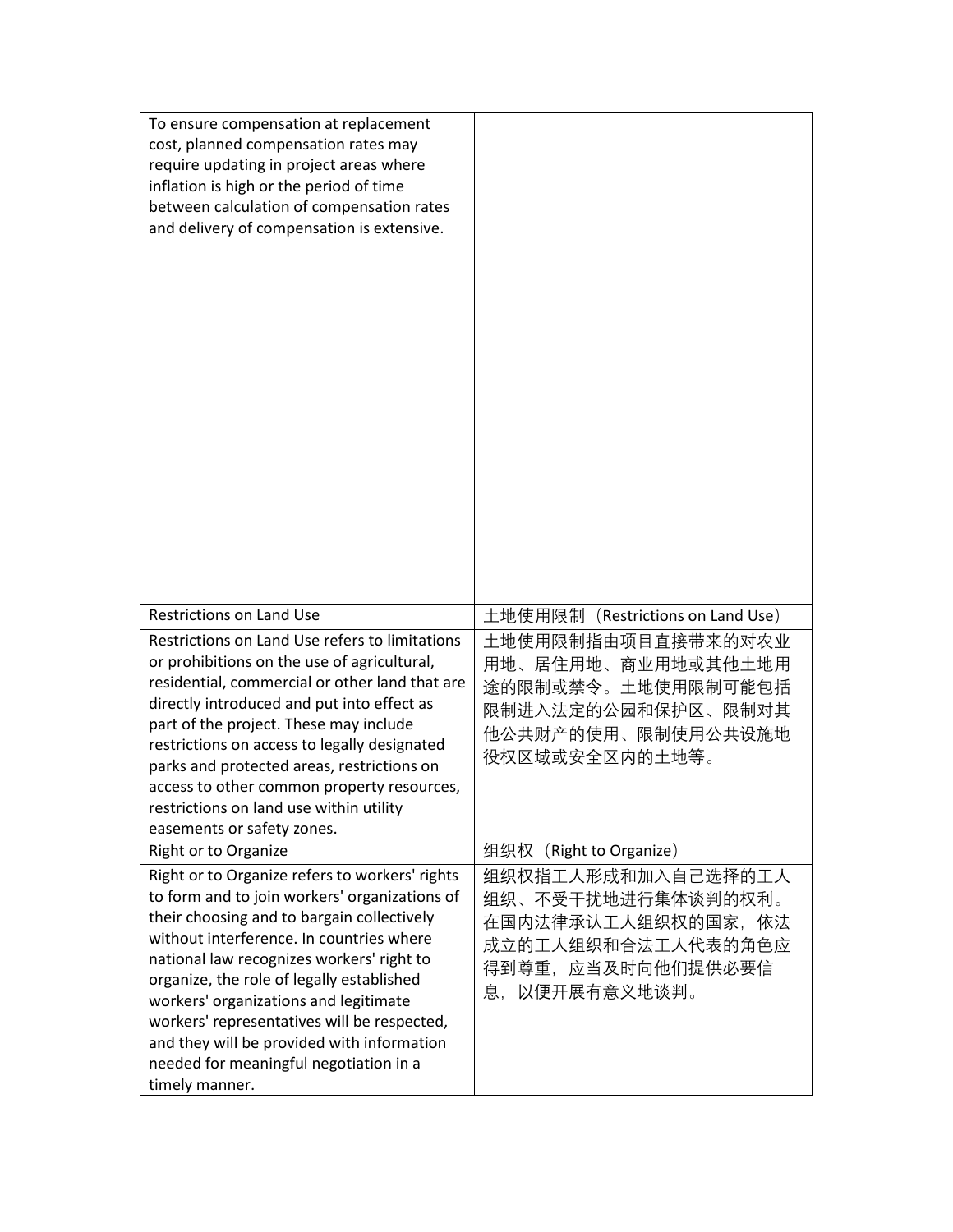| <b>Risk</b>                                                                                                                                                                                                                                                                                                                                                                                                                                                                                                                                                                                                                     | 风险<br>(Risk)                                                                                                                                                                                 |
|---------------------------------------------------------------------------------------------------------------------------------------------------------------------------------------------------------------------------------------------------------------------------------------------------------------------------------------------------------------------------------------------------------------------------------------------------------------------------------------------------------------------------------------------------------------------------------------------------------------------------------|----------------------------------------------------------------------------------------------------------------------------------------------------------------------------------------------|
| Risk refers to exposure to danger, harm or                                                                                                                                                                                                                                                                                                                                                                                                                                                                                                                                                                                      | 风险指对危险、伤害或损失的暴露,是面                                                                                                                                                                           |
| loss; a probability or threat of damage,<br>injury, loss, liability or other adverse                                                                                                                                                                                                                                                                                                                                                                                                                                                                                                                                            | 临破坏、伤害、损失、债务或其他不良结                                                                                                                                                                           |
| outcome. The level of risk is a function of the                                                                                                                                                                                                                                                                                                                                                                                                                                                                                                                                                                                 | 果的可能性或威胁。风险水平是事件发生                                                                                                                                                                           |
| probability of an event occurring and the                                                                                                                                                                                                                                                                                                                                                                                                                                                                                                                                                                                       | 概率和其影响严重性这两方面的函数。                                                                                                                                                                            |
| likely severity of its impacts.                                                                                                                                                                                                                                                                                                                                                                                                                                                                                                                                                                                                 |                                                                                                                                                                                              |
| <b>Risk Management Planning</b>                                                                                                                                                                                                                                                                                                                                                                                                                                                                                                                                                                                                 | 风险管理规划 (Risk Management                                                                                                                                                                      |
|                                                                                                                                                                                                                                                                                                                                                                                                                                                                                                                                                                                                                                 | Planning)                                                                                                                                                                                    |
| Risk Management Planning refers to the<br>preparation of one or more plans identifying<br>specific mitigation measures to be<br>implemented, their estimated costs,<br>monitoring indicators for assessing their<br>effectiveness, and institutional<br>responsibilities. In addition to a general<br>Environmental and Social Management Plan,<br>this many include for example a Biodiversity<br>Management Plan, Cultural Heritage<br>Management Plan, Resettlement Action Plan,<br>and Pest Management Plan.                                                                                                                | 风险管理规划指编写一份或多份计划, 提<br>出将要采取的具体风险缓解措施及其预计<br>成本、用来评价措施有效性的监测指标以<br>及相关机构各应承担的责任。除了制定一<br>份总体的"环境和社会管理计划"外,还可<br>以包括"生物多样性管理计划"、"文化遗产<br>管理计划"、"移民安置行动计划"、"病虫害<br>管理计划"等。                     |
| S                                                                                                                                                                                                                                                                                                                                                                                                                                                                                                                                                                                                                               | S                                                                                                                                                                                            |
| Scoping                                                                                                                                                                                                                                                                                                                                                                                                                                                                                                                                                                                                                         | 范围界定<br>(Scoping)                                                                                                                                                                            |
| Scoping refers to the process used to<br>determine the appropriate approach and<br>coverage of an environmental and social<br>assessment and contributes to the<br>development of Terms of Reference for such<br>studies. Scoping begins before any analysis of<br>risk potential impacts is done. Public<br>participation is an integral part of scoping.                                                                                                                                                                                                                                                                      | 范围界定指的是确定环境和社会评价的恰<br>当方法和涵盖范围的过程,它为评价任务<br>大纲的编写打下基础。范围界定工作应开<br>始于具体的潜在风险和影响分析之前。公<br>众参与是范围界定工作一个不可缺少的部<br>分。                                                                             |
| Screening                                                                                                                                                                                                                                                                                                                                                                                                                                                                                                                                                                                                                       | 筛选<br>(Screening)                                                                                                                                                                            |
| Screening refers to the process of identifying<br>and evaluating a large number of potential<br>risks and impacts in order to identify those<br>that are likely to be relevant and potentially<br>significant. In relation to this Framework, the<br>World Bank undertakes screening to assign<br>the Initial Environmental and Social Risk<br>Classification (ESRC) of a project and to<br>advise the Borrower on important<br>considerations for the "scoping" stage of the<br>environmental and social assessment process<br>(for example, on who are likely to be project-<br>affected persons and other interested parties | 筛选指对项目的大部分环境和社会风险与<br>影响进行识别和评估的过程,以确定哪些<br>风险和影响可能相关或较为重大。就本框<br>架而言,世界银行通过筛选确定项目的初<br>步环境和社会风险等级,向借款方就环境<br>和社会评价过程中的"范围界定"阶段应重点<br>考虑的问题提出建议(例如;哪些人可能<br>会受项目影响,范围界定过程中还需与哪<br>些利益相关方接触)。 |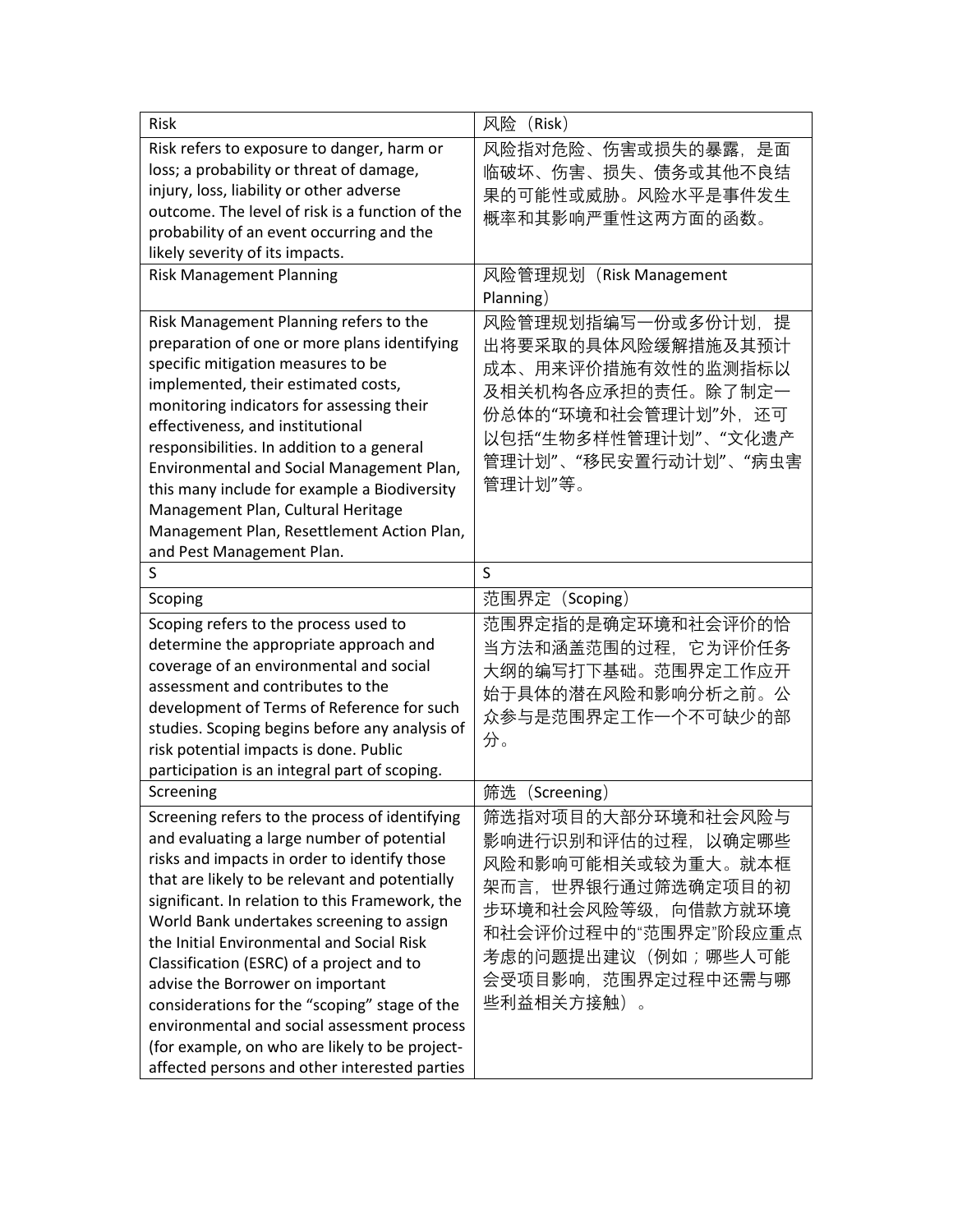| who should be engaged in the scoping<br>process).                                                                                                                                                                                                                                                                                                                                                                                                                                                                                                                                                                                                                    |                                                                                                                                                                           |
|----------------------------------------------------------------------------------------------------------------------------------------------------------------------------------------------------------------------------------------------------------------------------------------------------------------------------------------------------------------------------------------------------------------------------------------------------------------------------------------------------------------------------------------------------------------------------------------------------------------------------------------------------------------------|---------------------------------------------------------------------------------------------------------------------------------------------------------------------------|
| Security of Tenure                                                                                                                                                                                                                                                                                                                                                                                                                                                                                                                                                                                                                                                   | 租住权保障(Security of Tenure)                                                                                                                                                 |
| Security of Tenure refers to the degree to<br>which individuals or communities are<br>protected from the risk of eviction or undue<br>interference with their use of land or<br>property. The nature of tenurial rights may<br>vary from full legal ownership to accepted<br>traditional use rights (usufruct) to informal<br>occupation with no legal or traditional<br>standing. Persons involuntarily resettled as a<br>result of a World Bank- supported project<br>may not be moved to a situation where their<br>security of tenure or tenurial rights are<br>weaker than the rights they had to the land<br>or assets from which they have been<br>displaced. | 租住权保障是指个人或社区对土地或财产<br>的使用在多大程度上不受驱逐或过度干<br>涉。不同情况下他们享有的土地权利各不<br>相同:从完整的法定产权,受到公认的使<br>或无法律地位或传统认定的非正规<br>用权.<br>占用。对世行项目造成的非自愿移民,不<br>能让他们安置后的租住权保障比搬迁前所<br>享有的土地权或资产权差。 |
| <b>Stakeholders</b>                                                                                                                                                                                                                                                                                                                                                                                                                                                                                                                                                                                                                                                  | 利益相关方 (Stakeholders)                                                                                                                                                      |
| Stakeholders refers to project-affected<br>parties and other interested parties:                                                                                                                                                                                                                                                                                                                                                                                                                                                                                                                                                                                     | 利益相关方指受项目影响的各方和其他利<br>益相关方:                                                                                                                                               |
| project-affected parties: those who are<br>or are likely to be affected by the project                                                                                                                                                                                                                                                                                                                                                                                                                                                                                                                                                                               | ●受项目影响方:那些很可能受到项目影响<br>的人员                                                                                                                                                |
| other interested parties: those who may<br>have an interest in the project and who<br>could, for example:                                                                                                                                                                                                                                                                                                                                                                                                                                                                                                                                                            | ●其他利益相关方:那些可能与项目有利益<br>关系的人员, 例如:                                                                                                                                         |
| o influence the opinions of affected parties<br>either positively or negatively                                                                                                                                                                                                                                                                                                                                                                                                                                                                                                                                                                                      | o可能对受项目影响方的看法施加正面或<br>负面影响的人员                                                                                                                                             |
| o affect the implementation process or the<br>sustainability of the project's outcomes                                                                                                                                                                                                                                                                                                                                                                                                                                                                                                                                                                               | o可能对项目实施过程或项目成果的可持<br>续性产生影响的人员                                                                                                                                           |
| Stakeholder Engagement                                                                                                                                                                                                                                                                                                                                                                                                                                                                                                                                                                                                                                               | 利益相关方参与 (Stakeholder<br>Engagement)                                                                                                                                       |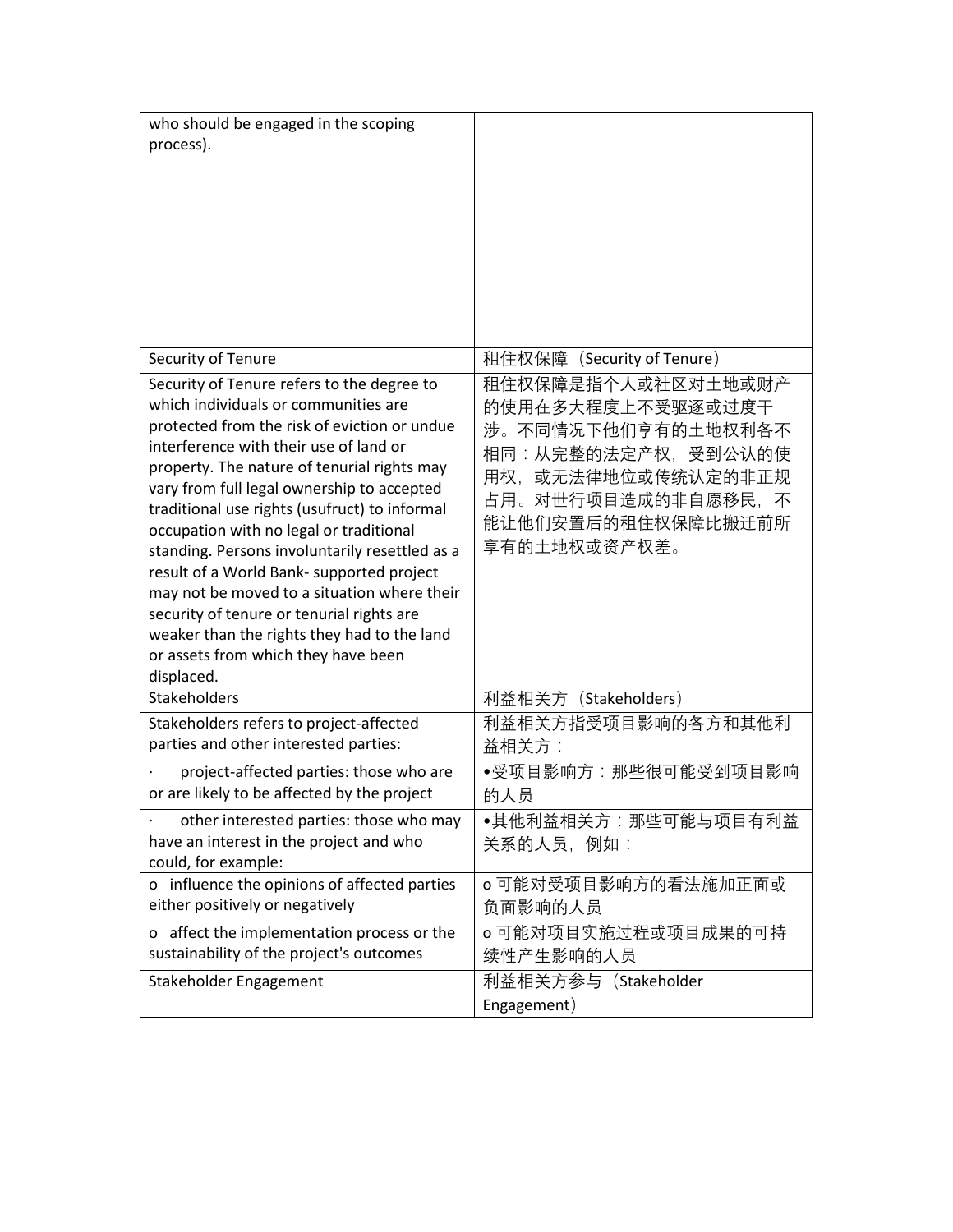| Stakeholder Engagement refers to a process<br>organized by the Borrower or on behalf of<br>the Borrower, to enable stakeholders to be<br>informed of, and contribute to, project<br>design and implementation. Stakeholder<br>engagement should begin early in project<br>identification and design and continue<br>throughout project implementation.                                                                                             | 利益相关方参与指由借款方组织或其他方<br>面代表借款方组织的、使利益相关方了<br>解、并对项目的设计与实施信息提出意见<br>的过程。利益相关方参与应在项目识别和<br>设计阶段尽早开始,并在整个项目实施期<br>间持续开展。                 |
|----------------------------------------------------------------------------------------------------------------------------------------------------------------------------------------------------------------------------------------------------------------------------------------------------------------------------------------------------------------------------------------------------------------------------------------------------|-------------------------------------------------------------------------------------------------------------------------------------|
| Stakeholder Engagement Plan (SEP)                                                                                                                                                                                                                                                                                                                                                                                                                  | 利益相关方参与计划 (Stakeholder<br>Engagement Plan)                                                                                          |
| Stakeholder Engagement Plan (SEP) refers to<br>a formally prepared and approved plan in<br>which the Borrower sets out the process<br>through which they will engage with<br>stakeholders throughout the project life-<br>cycle. It may identify different levels of<br>engagement and consultation as being<br>appropriate for different types of<br>stakeholders.                                                                                | "利益相关方参与计划"(SEP)是借款方用<br>以确定在整个项目周期内利益相关方参与<br>过程的经过批准的正式计划。计划可能要<br>针对不同类型的利益相关方确定不同程度<br>的参与和意见征询活动。                              |
| Stakeholder Engagement Framework                                                                                                                                                                                                                                                                                                                                                                                                                   | 利益相关方参与框架 (Stakeholder<br>Engagement Framework)                                                                                     |
| Stakeholder Engagement Framework is<br>prepared by the Borrower when there is not<br>sufficient information regarding the project<br>design or location to enable preparation of<br>an SEP. The SEF outlines general principles<br>and a collaborative strategy to identify<br>stakeholders and develop a plan for an<br>engagement process, in accordance with<br>ESS10, that will be implemented once the<br>necessary information is available. | 利益相关方参与框架 (SEF) 是由借款人在<br>没有有关项目设计或位置的足够信息时制<br>定的文件。SEF 描述用来识别利益相关方以<br>及在具备了必要信息后根据"环境和社会标<br>准10"的要求制定利益相关方参与计划的总<br>体原则和协作策略。   |
| <b>Strategic Environmental and Social</b><br>Assessment (SESA)                                                                                                                                                                                                                                                                                                                                                                                     | 战略环境和社会评价(Strategic<br>Environmental and Social Assessment)                                                                         |
| <b>Strategic Environmental and Social</b><br>Assessment (SESA) refers to a systematic<br>examination of environmental and social<br>risks and impacts, and issues, associated with<br>a policy, plan or program, typically at the<br>national level but also in smaller areas. SESAs<br>complement and support project and site -<br>specific studies that assess the risks and<br>impacts of the project.                                         | "战略环境和社会评价"(SESA)是对某项<br>政策、计划或规划的环境和社会风险与影<br>响及相关问题的系统性考察,它通常是国<br>家层面的分析,但也可能针对更小的区<br>域。SESA 为针对具体项目或具体地点的风<br>险和影响评价研究提供补充和支持。 |
| T                                                                                                                                                                                                                                                                                                                                                                                                                                                  | T                                                                                                                                   |
| Tangible Cultural Heritage                                                                                                                                                                                                                                                                                                                                                                                                                         | 物质文化遗产<br>(Tangible Cultural Heritage)                                                                                              |